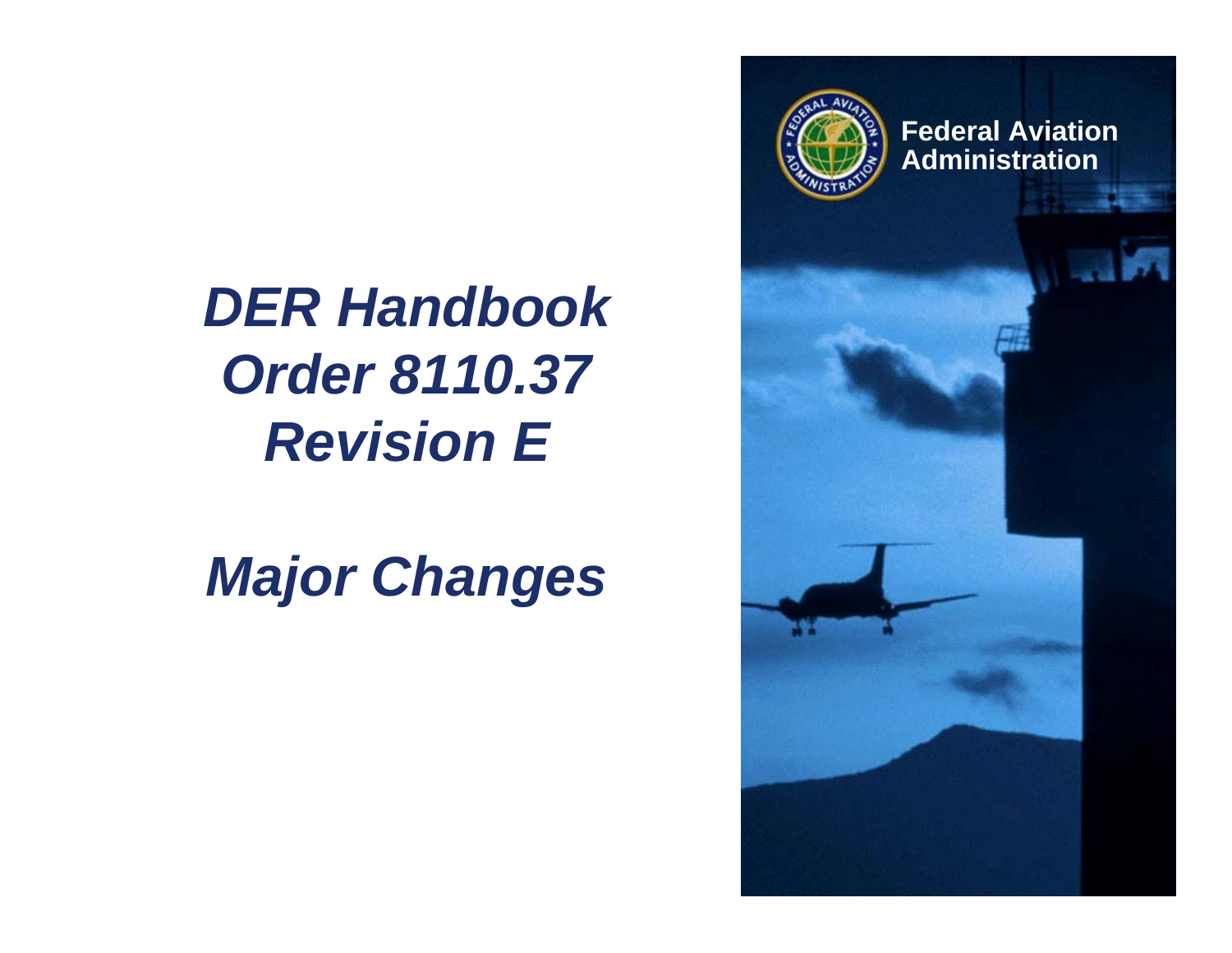#### *General Changes*

- **Order Signed: March 30, 2011**
- **Compliance Date: May 30, 2011**



- **Revision level rolled from Rev D to Rev E**
- **New Order format includes**
	- –*Appendix format change from 1, 2, 3, … to A, B, C,…*
	- –*No paragraph references on bottom of each page*

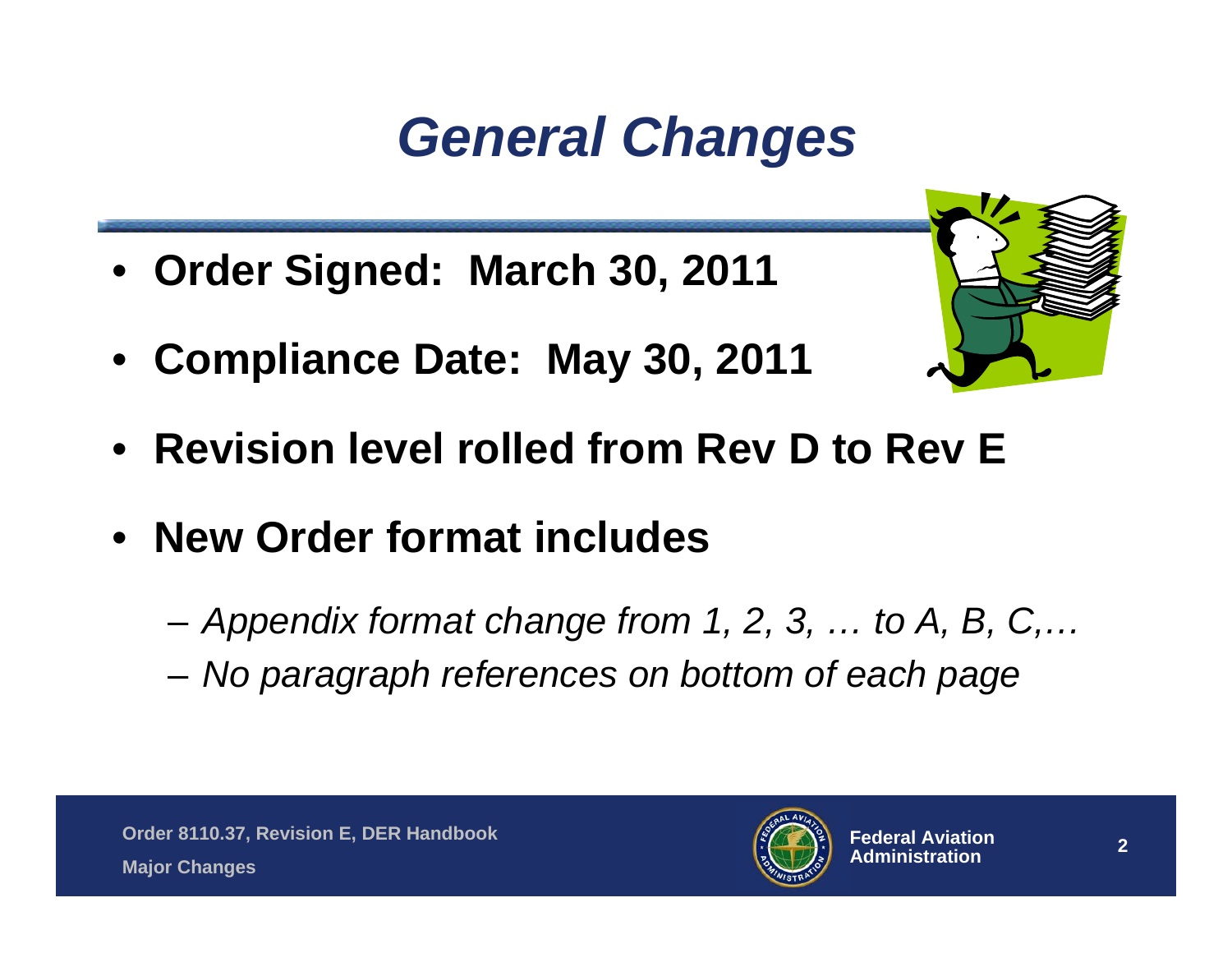#### *Organization Change*



#### **References to:**

*AIR-140, Delegation and Airworthiness Programs Branch*

#### **Changed to:**

*AIR-110, Engineering Procedures Office*

**Links of the Company**  *AIR-112, Delegation Procedures Branch, has responsibility for delegation programs*

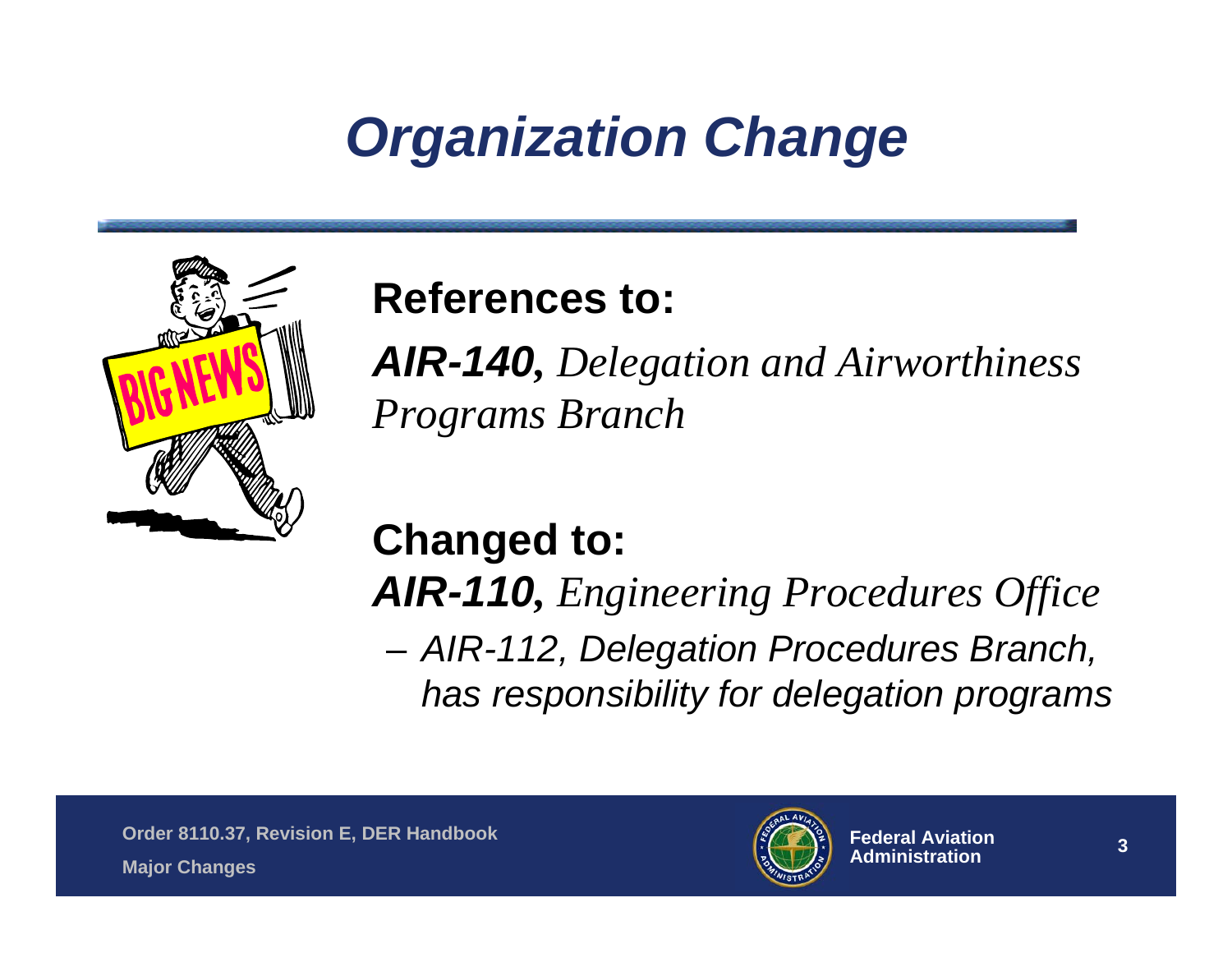#### *Order Number Change*

#### **References to:**

 **FAA Order 8300.10**, *Airworthiness Inspector's Handbook*,



#### **Changed to:**

 **FAA Order 8900.1**, *Flight Standards Information Management Systems (FSIMS)*, Volume 4, Chapter 9

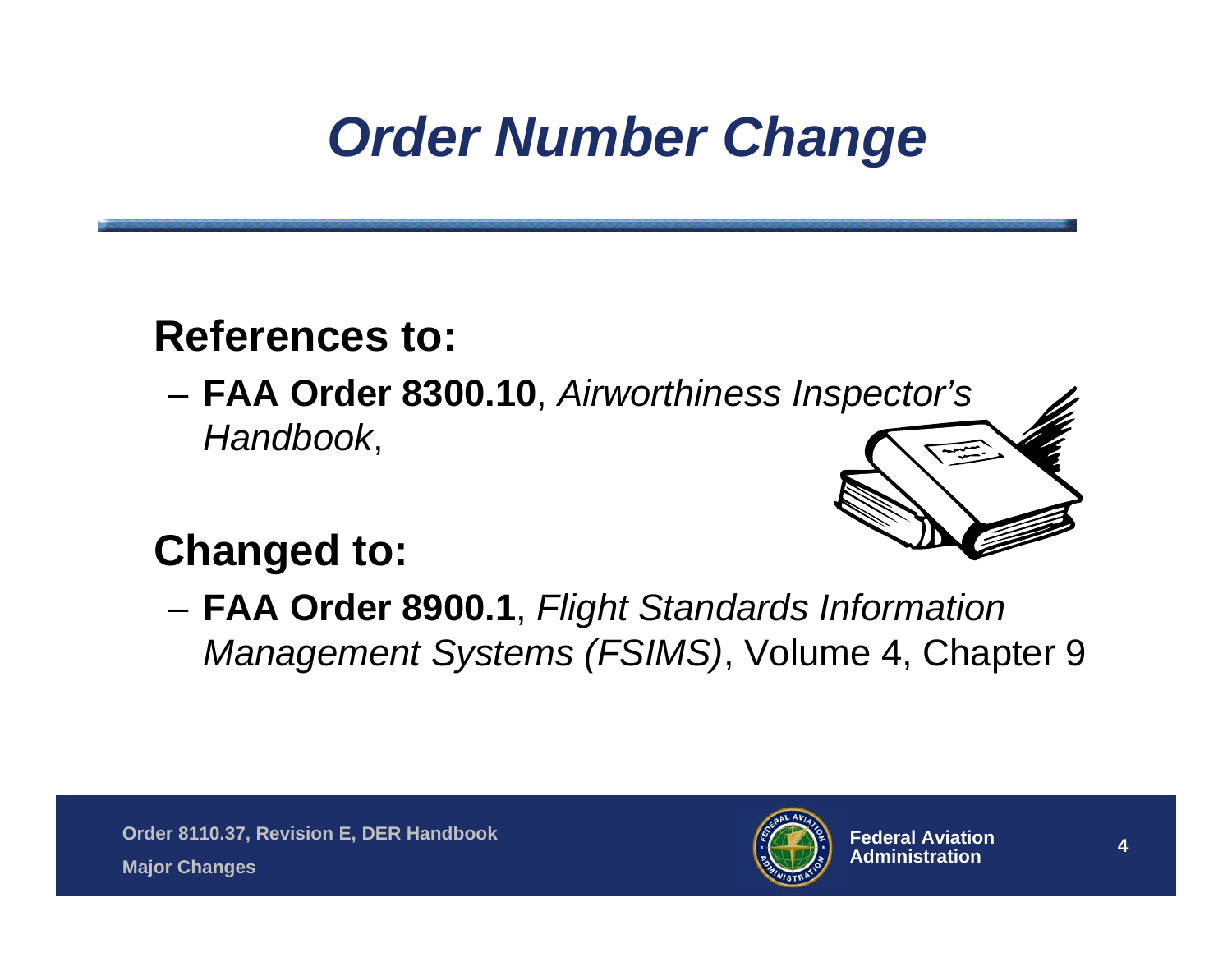## *Acoustical DERs (2-5)*

- •**Clarified DER responsibility**
- • **Acoustical DERs may witness and approve:**
	- *Noise certification tests*
	- *Noise data*
	- *Noise analysis*
	- *Test results*



- • **Acoustical DERs may only recommend approval for:**
	- *Test plans*
	- *Final noise certification compliance reports*

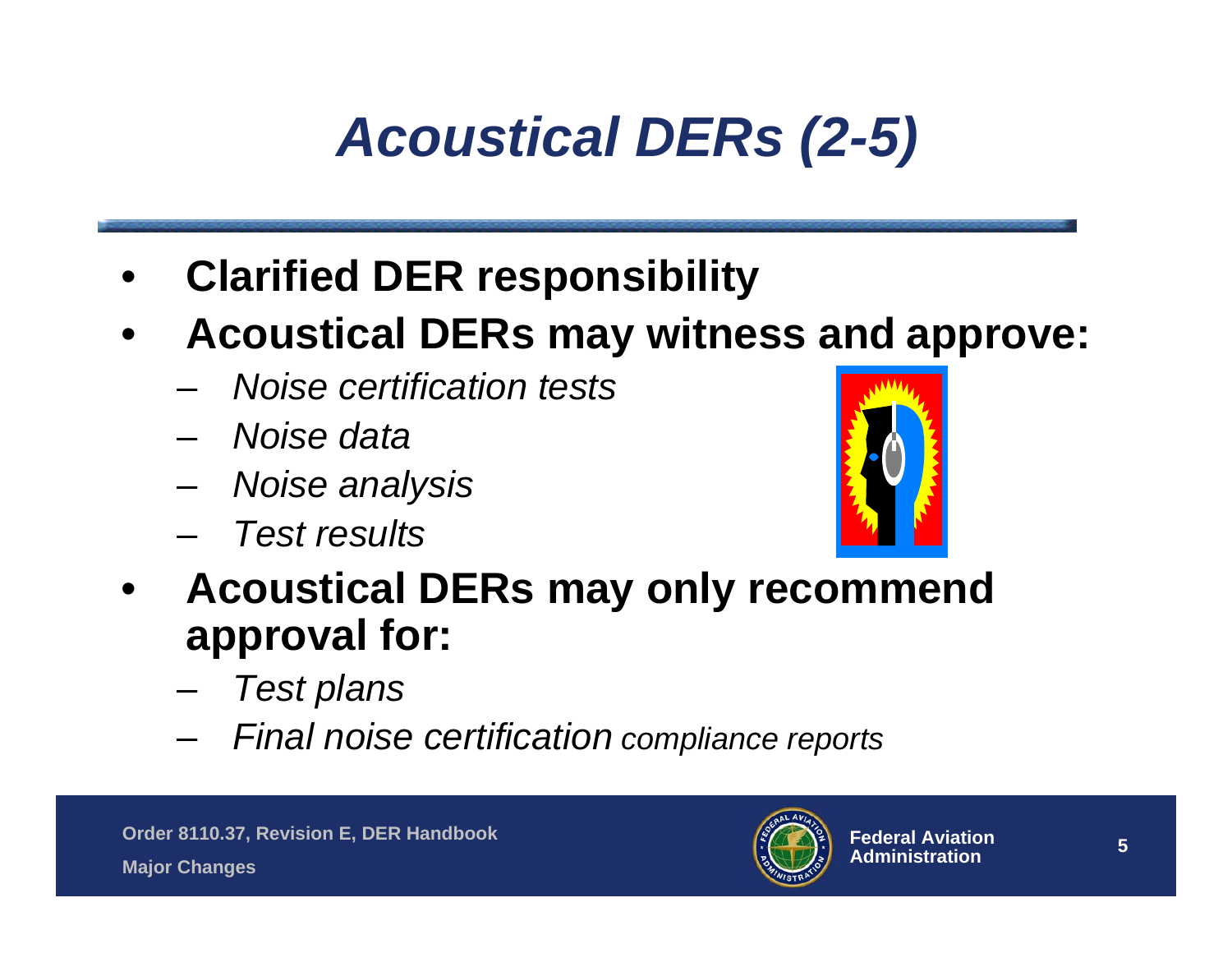

#### *Special Authorizations (2-6, Appendix C)*

#### •**Clarified the use of Special Authorizations**

- *ACOs may have their own specific requirements for submitting a request for Special Authorization*
- *Special Authorization must not be used to grant a time-limited expansion of authority. Use 8100.8 requirements.*
- • **Removed Special Authorization Request Form from Appendix C.**
	- – *ACO may choose to still use it, but may use other methods as well*





 $\bigvee$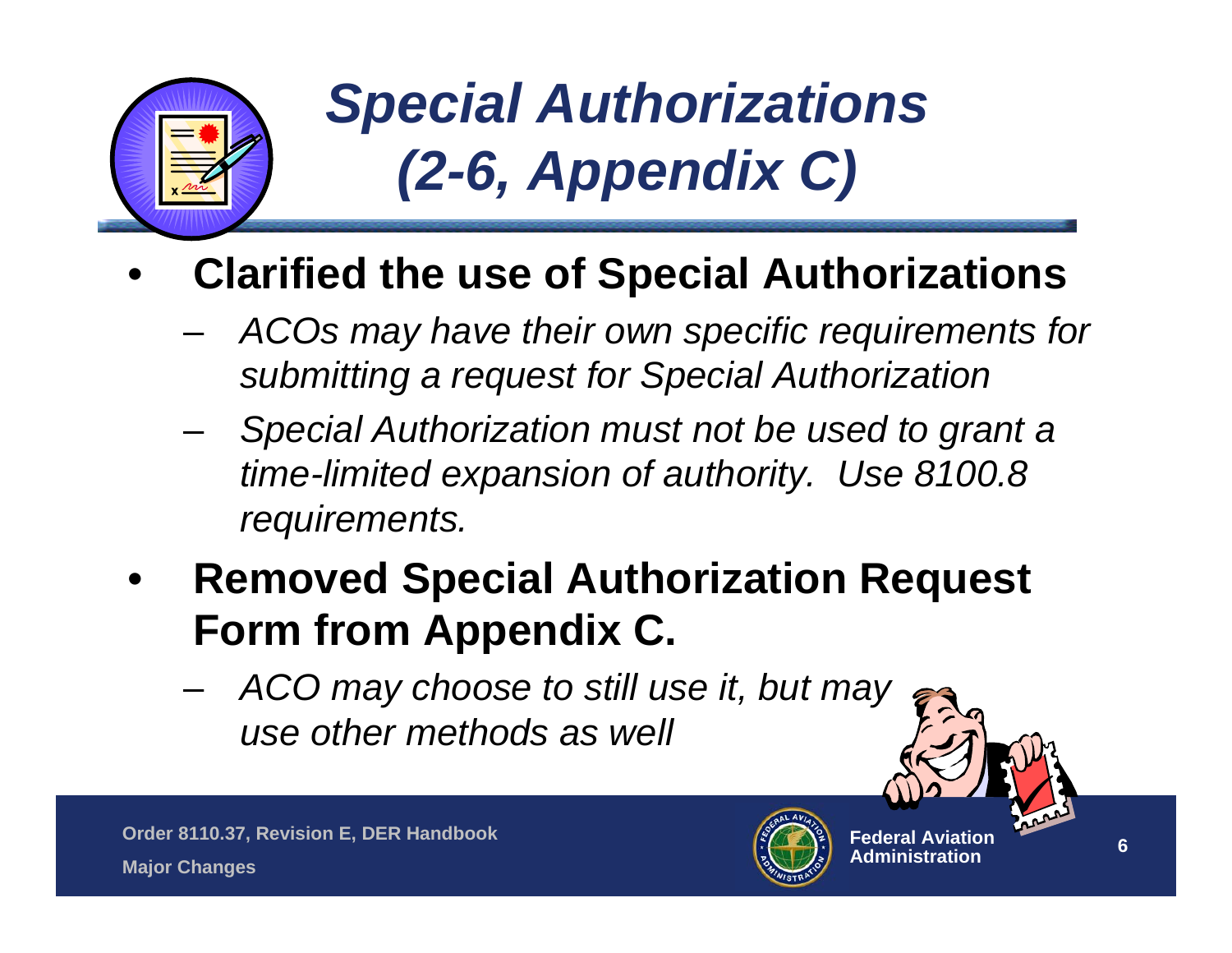# *Repair Specification DER (2-6, 3-6)*

- • **Added authority and functions Repair Specification DER (RS-DER)**
	- – *Authority is a subset of Special Delegation for Major Repairs*
	- *"Special – Manage and Approve Repair Specifications"*
- • **Added new paragraph 3-6 to describe RS-DER Functions**



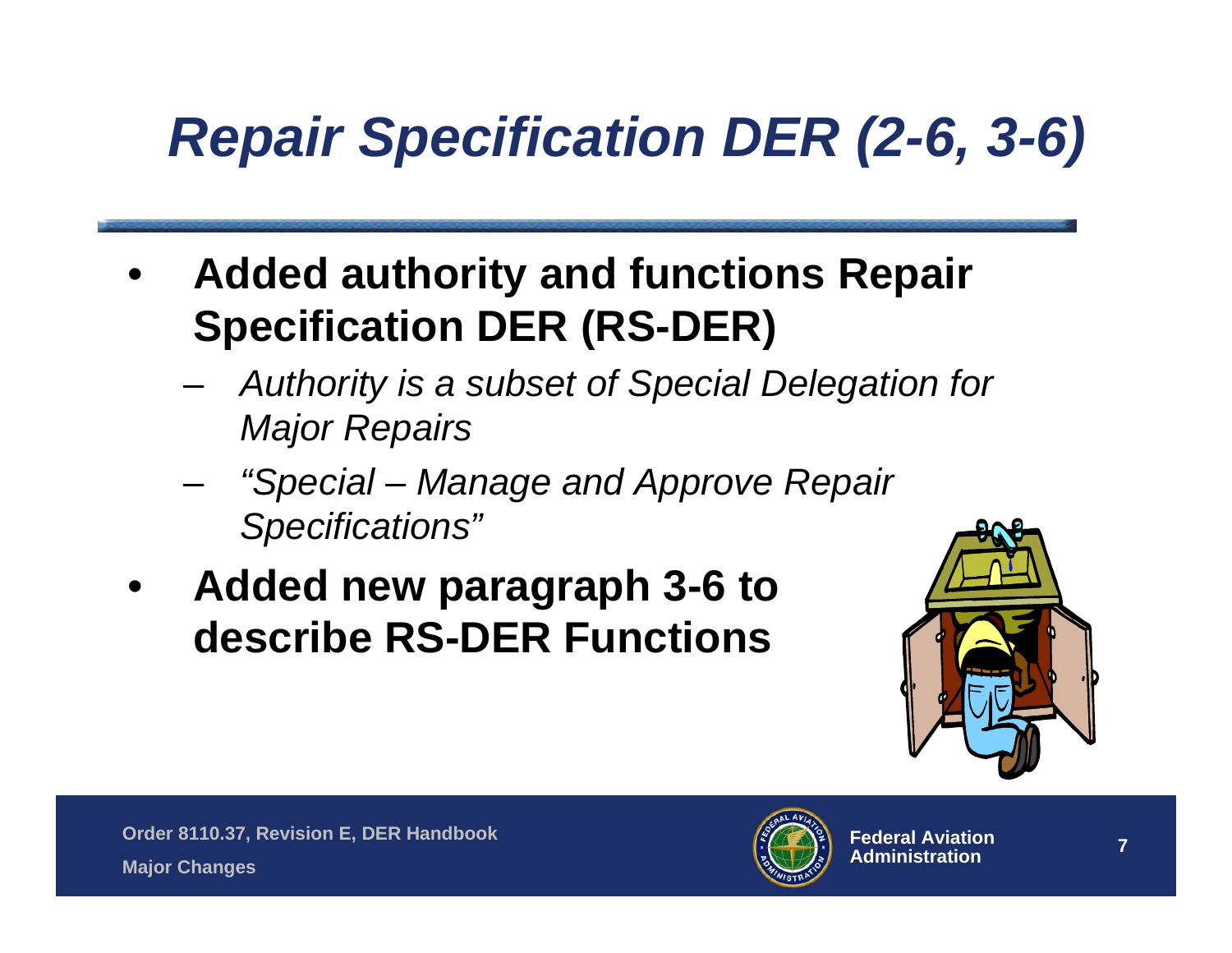#### *Repair Specification DER (4-13)*

- • **Added new paragraph 4-13 for definition of repair specification and responsibilities, functions, and limitations of RS-DER**
	- *RS describes what, when, and how for a specific repair*
	- – *RS is for non-serial number related multiple-use major repairs, not from Design Approval Holder (DAH)*
	- –*RS must address Instructions for Continued Airworthiness (ICA)*
	- *RS-DER is a management function similar to the ACO project manager*
	- *RS-DER may manage and RS project with critical or life-limited parts*

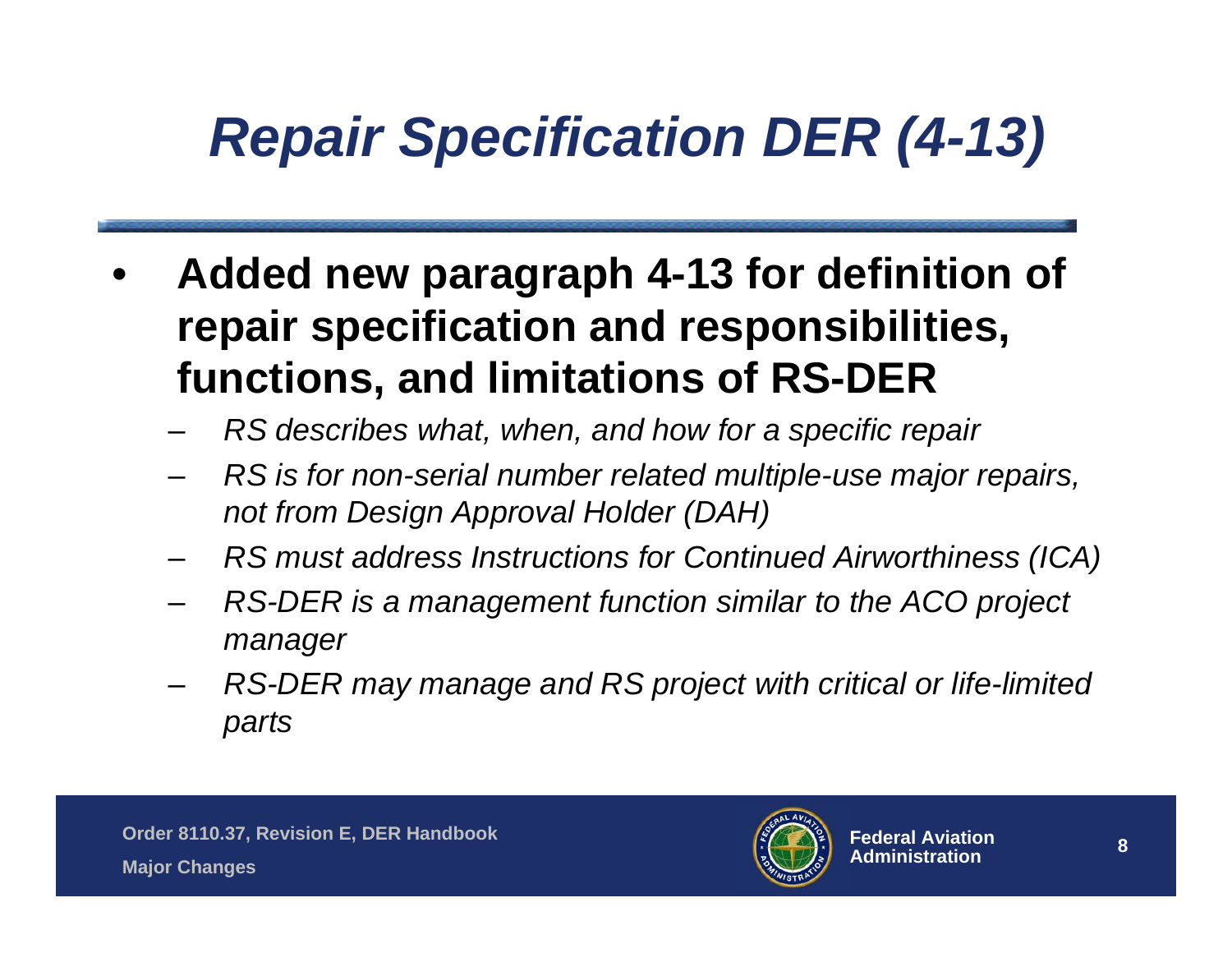## *Repair Specification (Appendix C)*

• **Inserted a new Figure 5 in Appendix C to include an example of a Repair Specification Title/Signature Page.**



**Order 8110.37, Revision E, DER Handbook Major Changes**

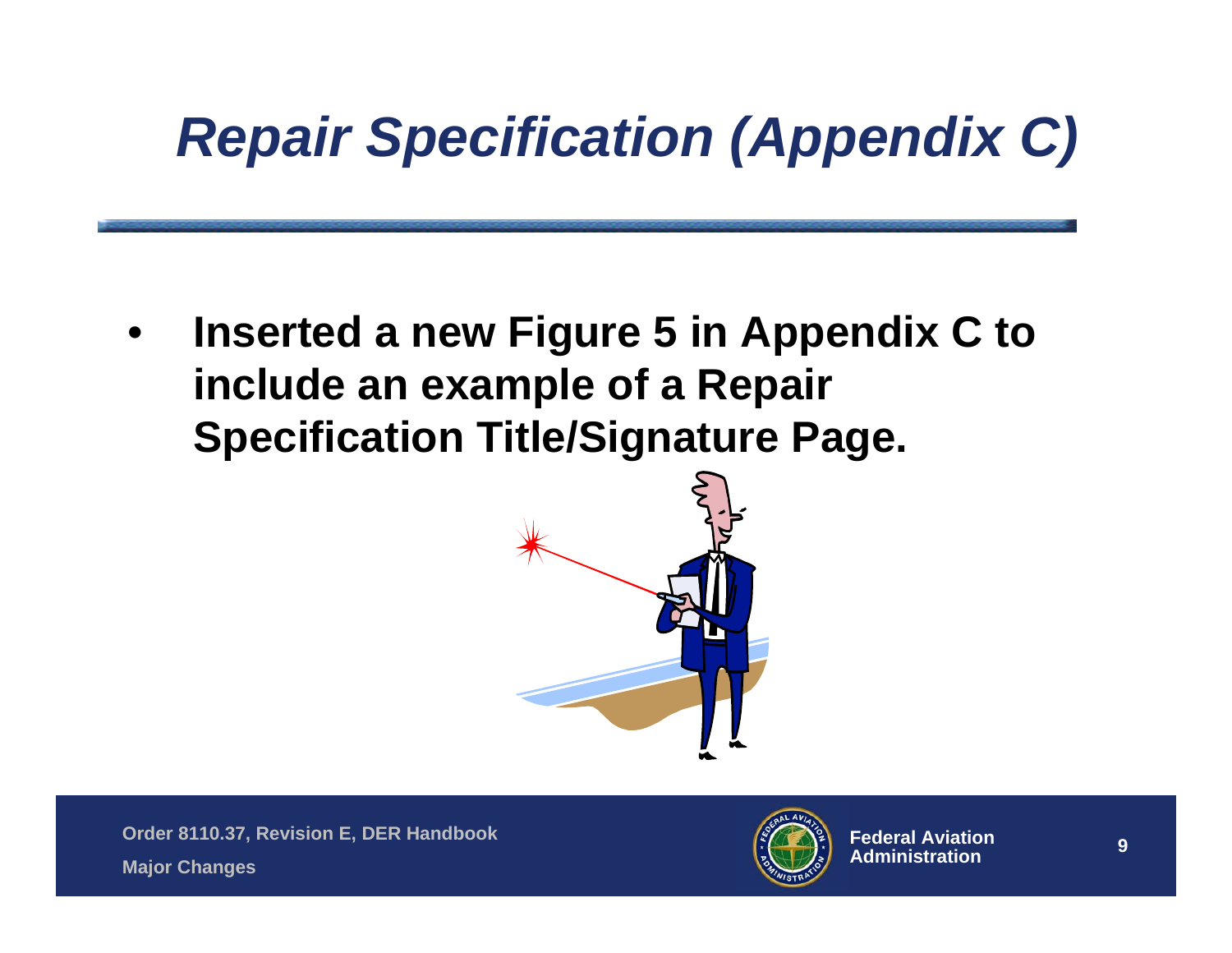#### *Vintage DER (2-6)*

- • **Added authority for vintage DERs**
	- *One reference to Vintage DER in this order - 2-6.a.(2) Note 1*
- • **Vintage DER is a subset of Major Repairs/Major Alterations Special Delegation**
	- –*Qualifications found in 8100.8D* **Order**



**8110.37 8110.37**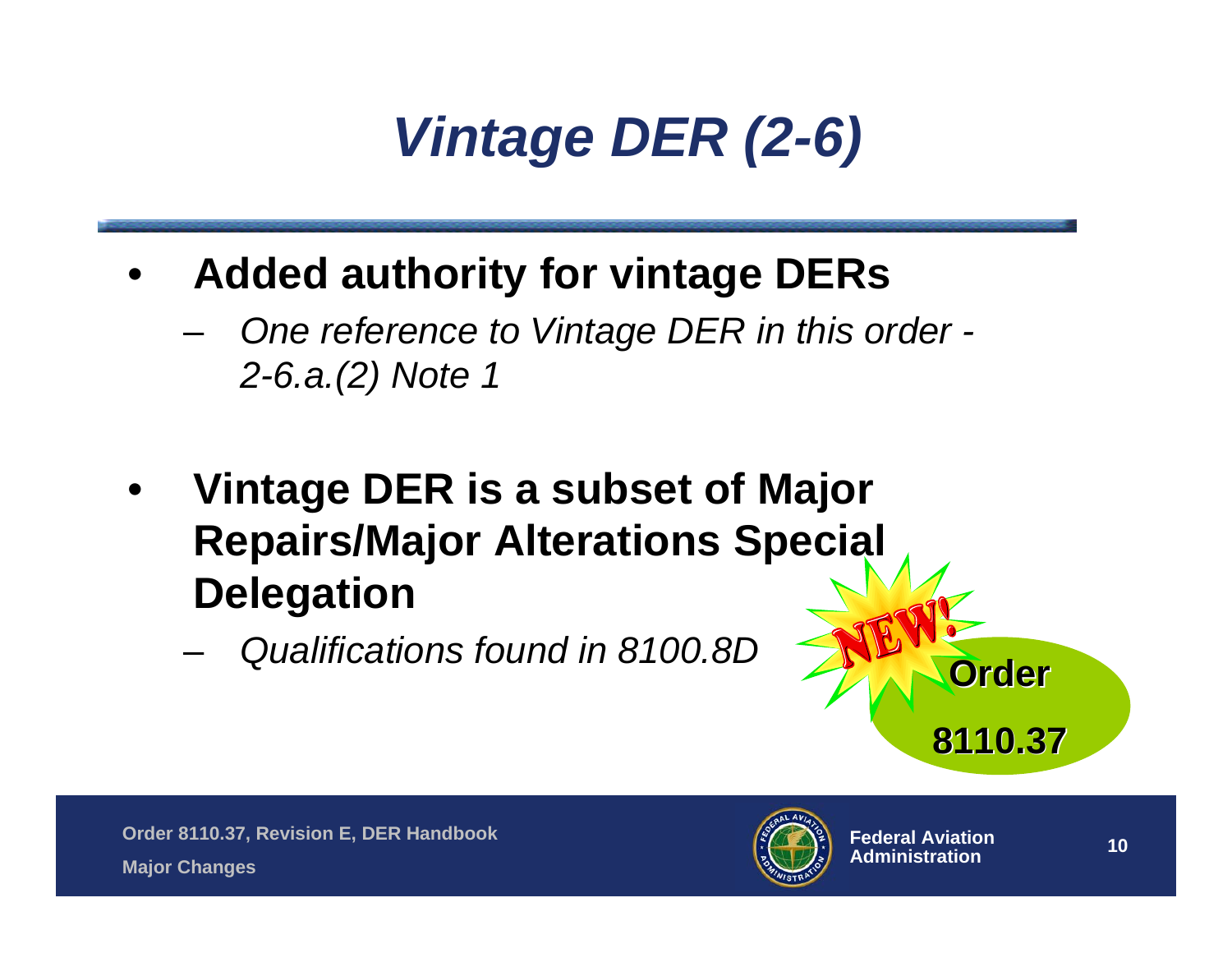#### *SW/AEH Authority for TSOA (2-6, 2-7, Appendix C)*

- • **As of May 30, 2011 - Removed Software/AEH DER authority under Technical Standard Order Authorization (TSOA).** 
	- *Removed special delegation for SW/AEH TSOA in section 2-6*
	- – *Revised explanation of DER's potential role in TSOA in section 2-7.c.(5).*
	- *Removed samples of 8110-3 that reference TSOA from Appendix C*

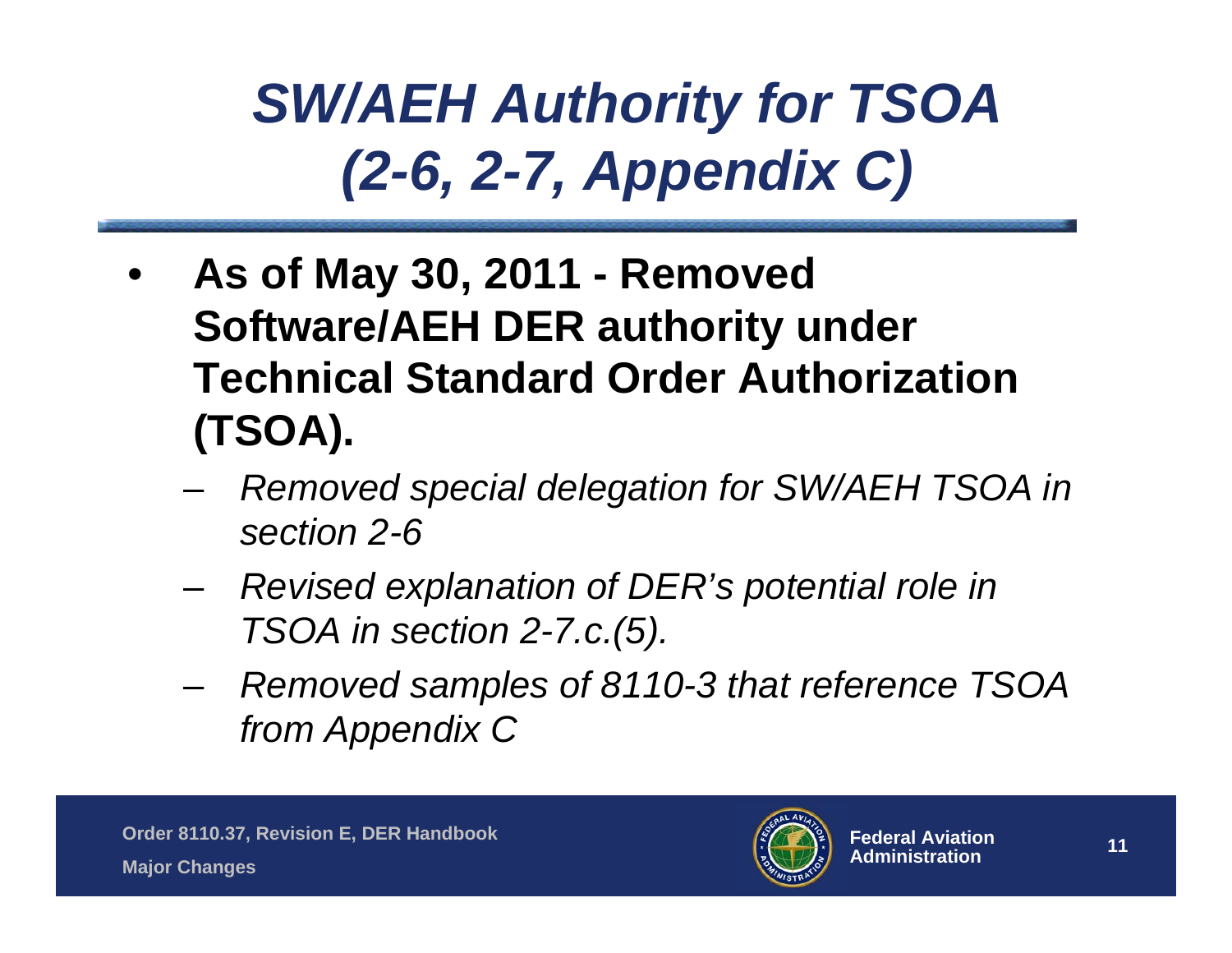#### *DERs and AMOC (2-6)*

- **DAH structural DER can approve AMOC with structural aspects**
	- *Structural ADs*
	- –*Other areas where structure may be affected*
- **DERs must follow same procedures as FAA engineers – coordinate with AEG.**



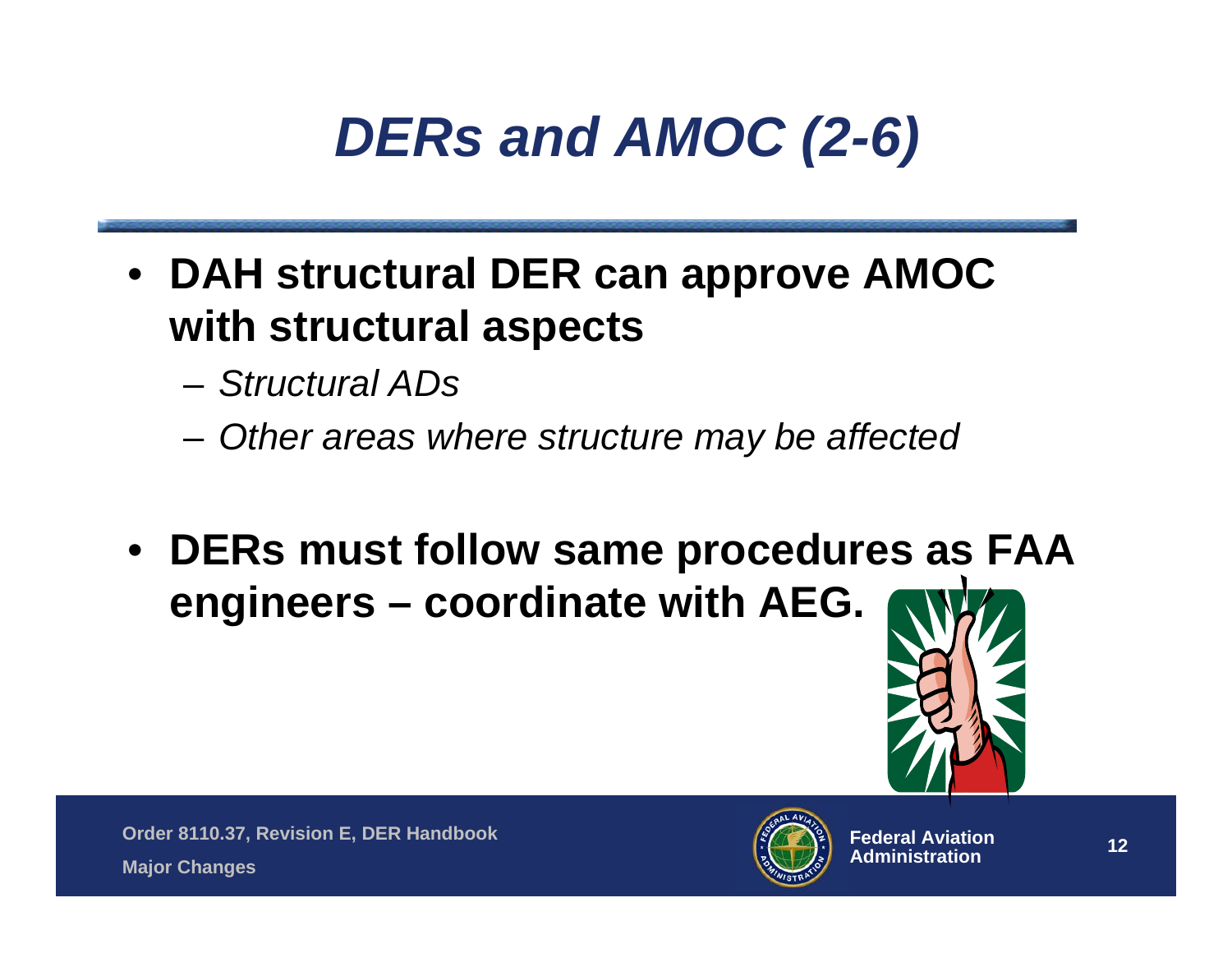## *DERs and AMOC (2-7)*

• **Defined normal use of an AMOC for single aircraft only**

 *DER may approve global AMOC when pattern is demonstrated***.**



- **Included types of AMOCs that cannot be delegated**
- **DER may approve alternate inspection method, threshold, interval for AD**

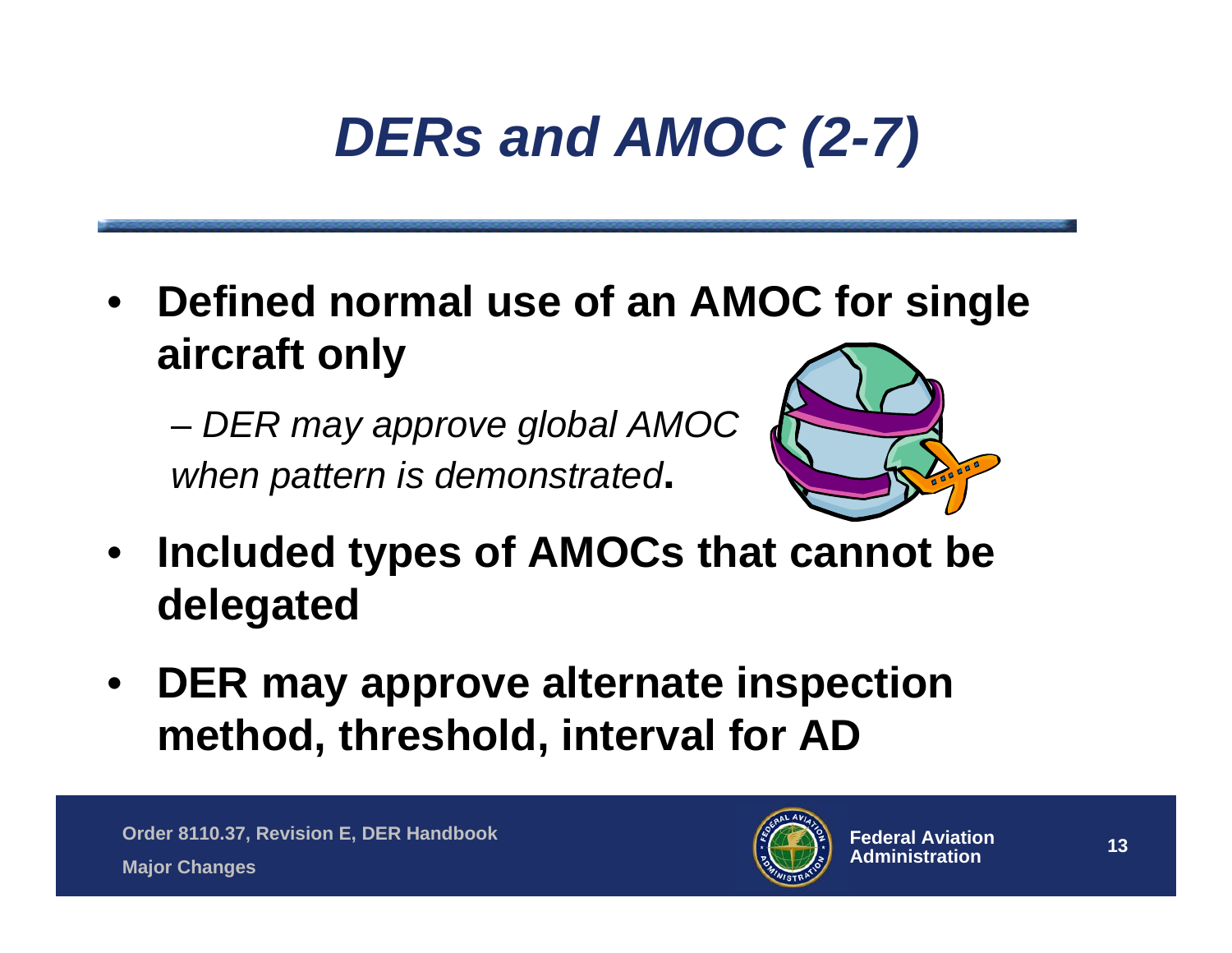## *DERs and AMOC (3-2, Appendix C)*

- • **Distribution of form 8110-3 for AMOC**
	- *Original to ACO responsible for the AD*
	- –*Copy to managing office*



• **Added an example in Appendix C for purpose of data on Form 8110-3 when supporting a global AMOC.**

8. PURPOSE OF DATAIn support of global AMOC (number).

**Order 8110.37, Revision E, DER Handbook**



**Major Changes**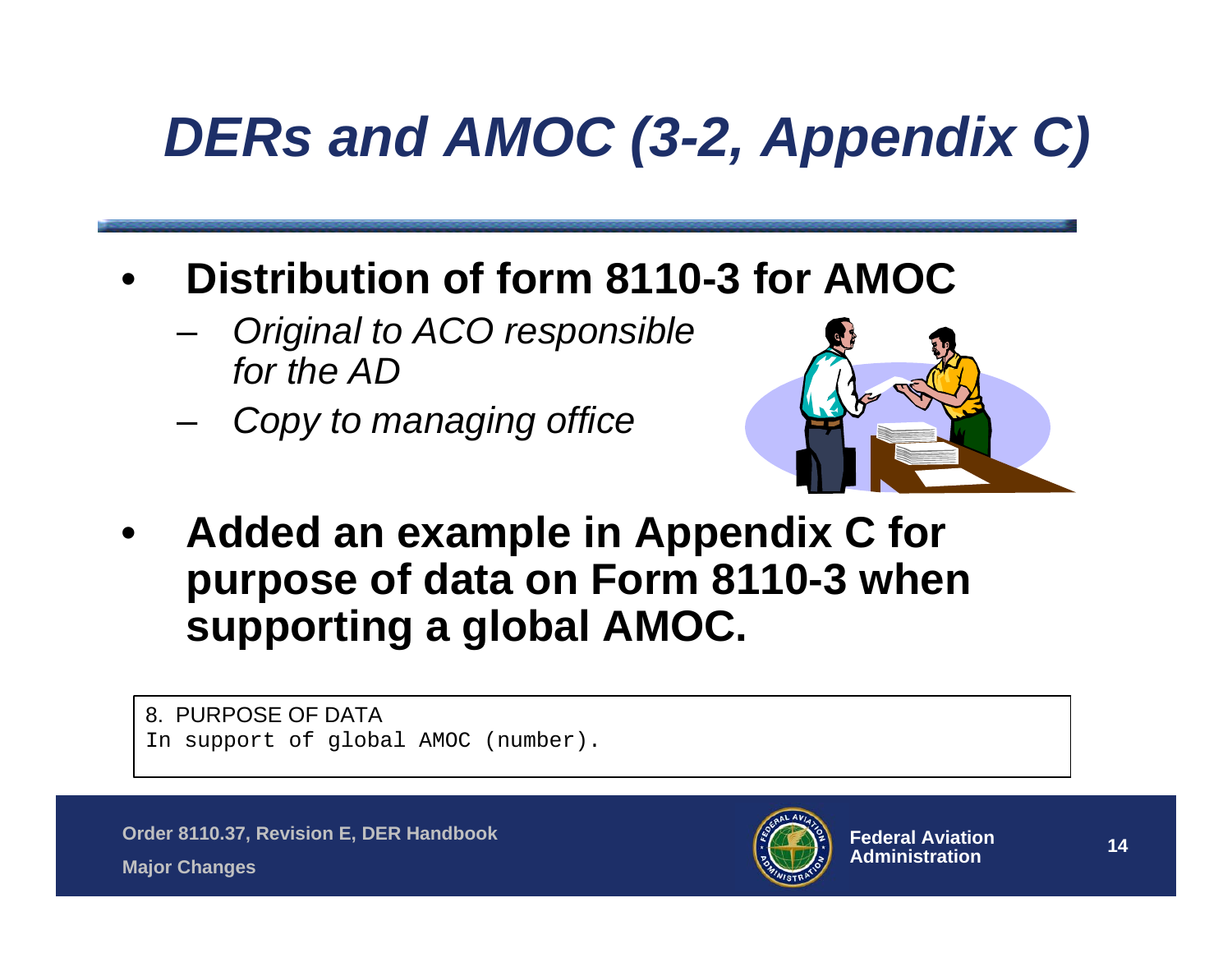## *Restricted Category Aircraft (2-7)*

- • **Added a new paragraph in section 2-7 to address DER limitations for restricted category aircraft**
	- *Must coordinate with ACO to agree on a certification basis to be used*



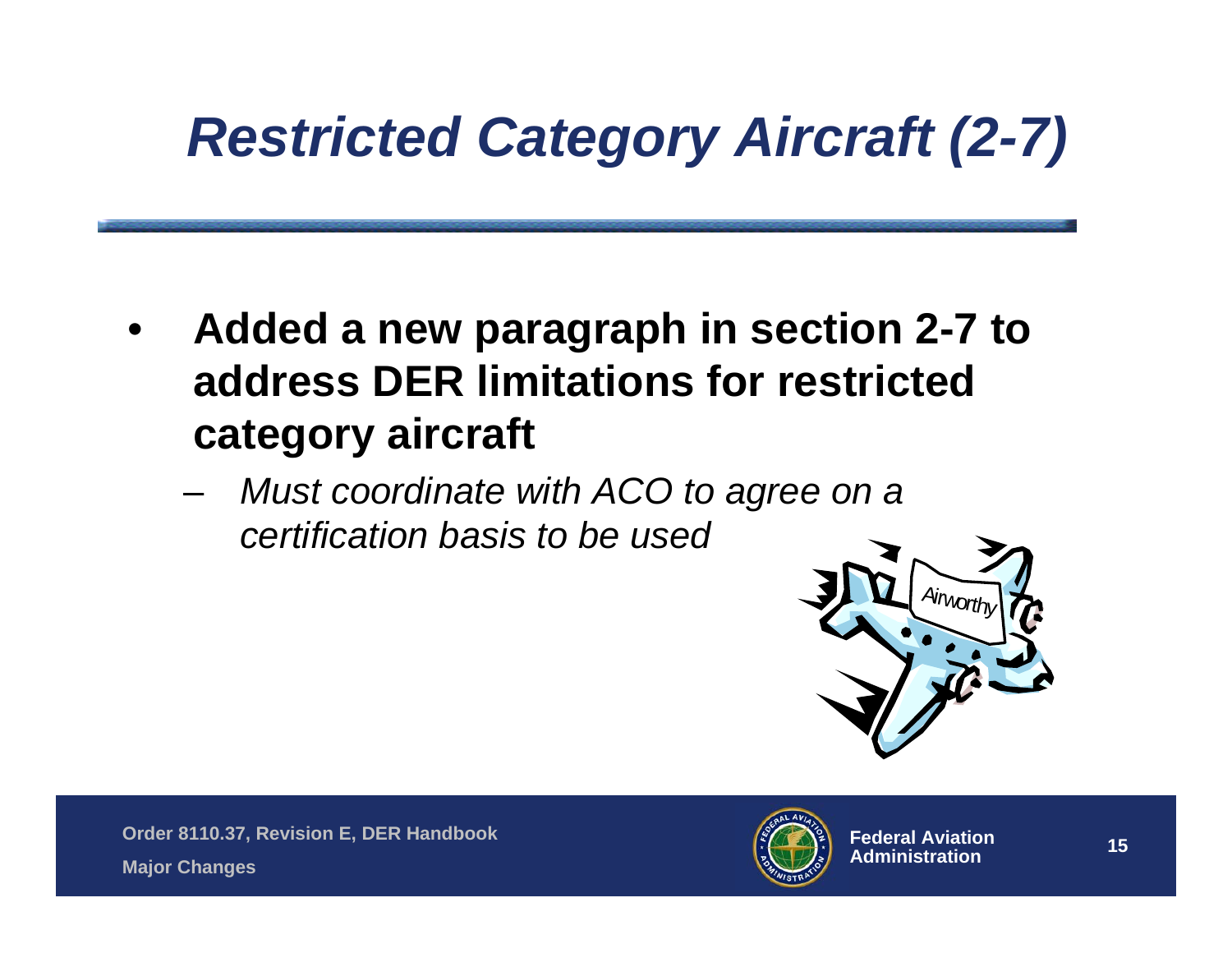#### *Other DER Authority (2-7)*

- • **Clarified that DERs have authority for predecessor regulations and other airworthiness requirements**
- • **Clarified the meaning of DER limitations when finding compliance to non-CFR requirements**
	- *Must be identified in DER's authority*
	- – *Includes standards for primary category, airship, JAA, and EASA-VLA*

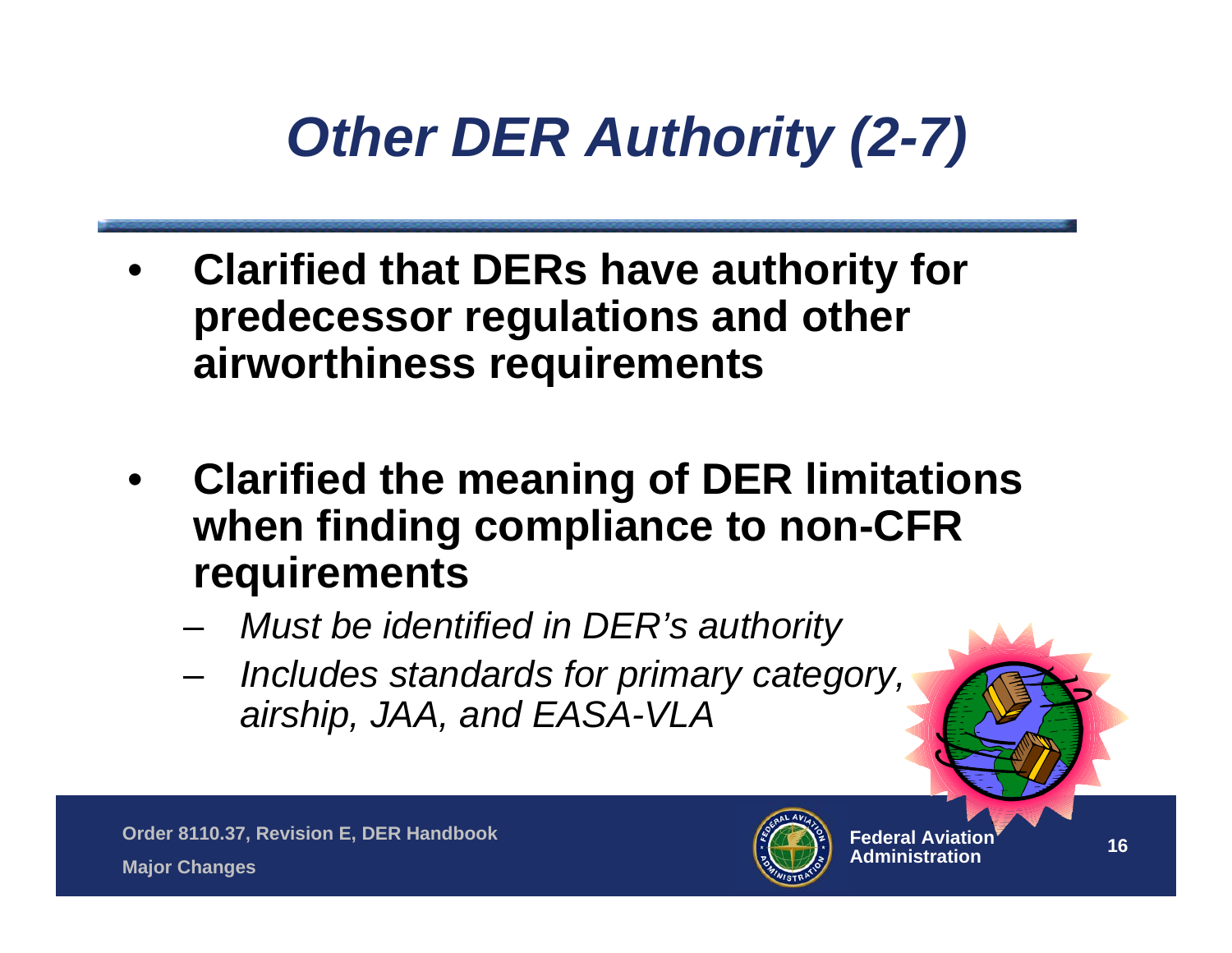#### *Use of DER Number (3-1)*

- • **Clarified the appropriate to use of a DER number with the DER signature**
	- – *Used for:*
		- •Certification Documents and Data
		- Certification Plans
		- •Conformity Inspection Records
		- •Repair Specifications
	- *Not used for:*
		- •**Reports**
		- $\bullet$ **Drawings**
		- •Service documents
		- •**Letters**



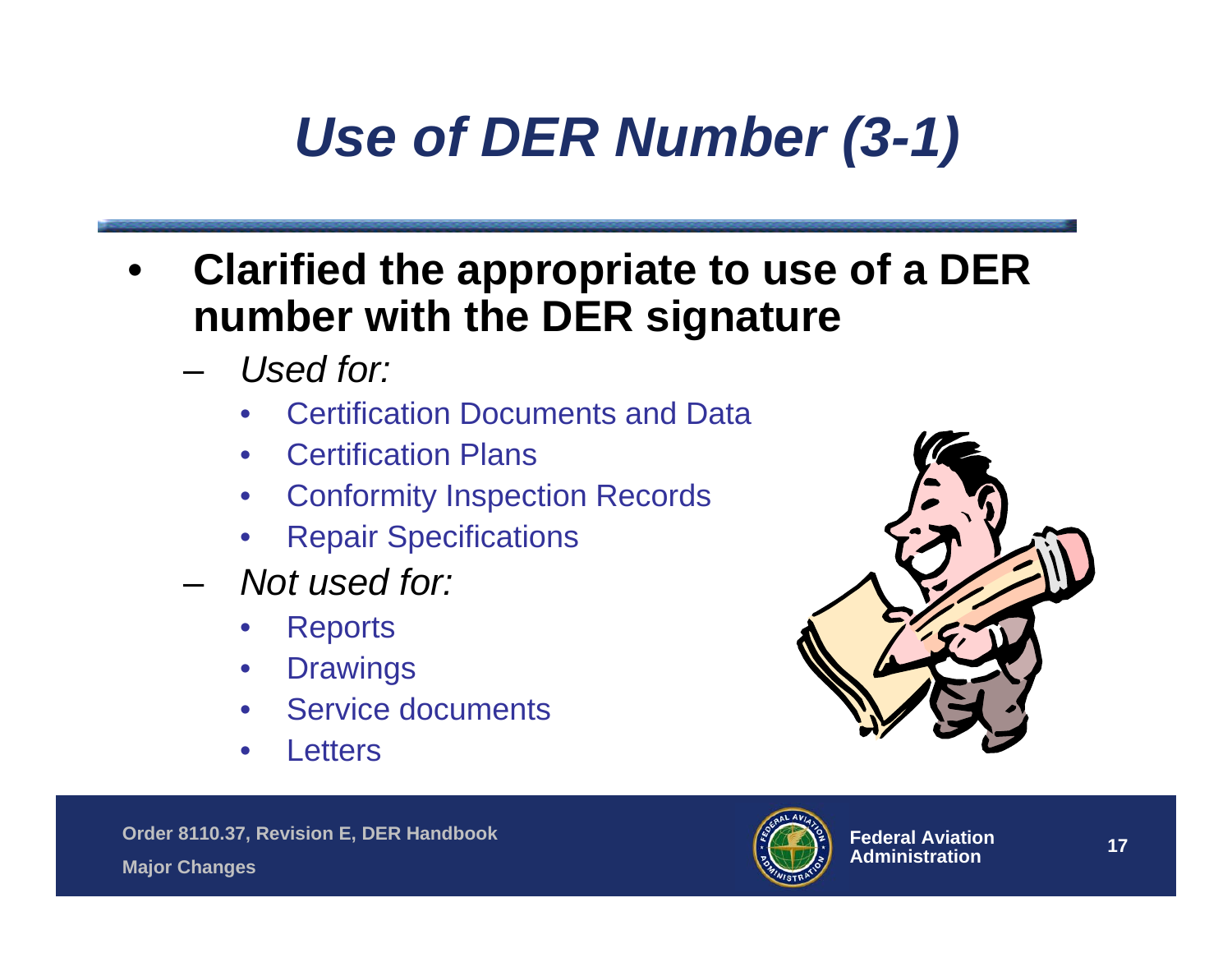## *Separation of DER Duties (3-1)*

- **Clarified separation of duties between DERs and Organization Designation Authorization (ODA) unit members** 
	- –*DER and ODA Unit Member functions are separate.*
	- – *DERs do not support ODA projects*
		- *Except* TC holder's DER supporting MRA ODA
	- *ODA work cannot count for DER renewal*
		- ACO has some discretion



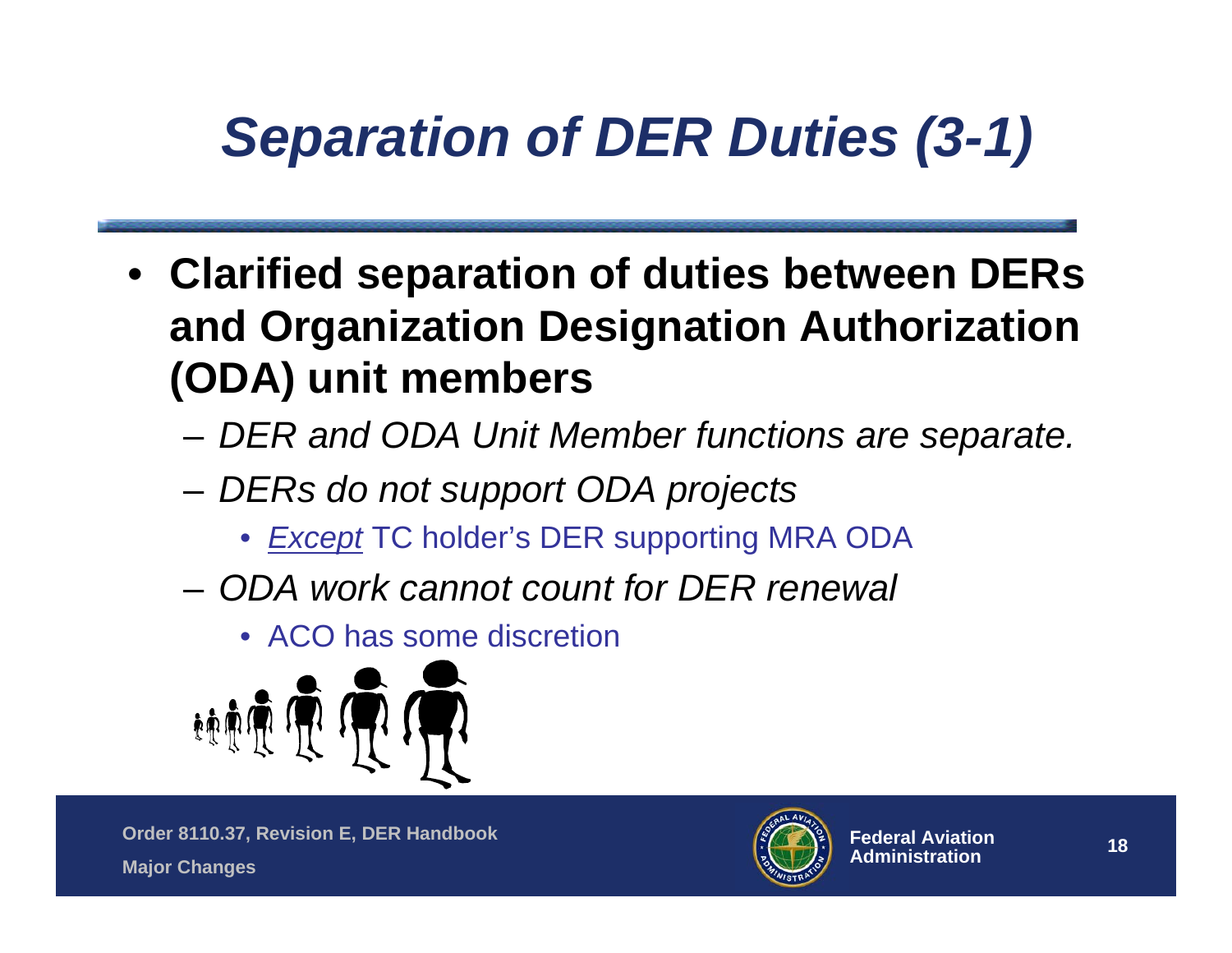# *DER Candidates (3-2, Appendix C)*

- •**Removed candidate form from Appendix C**
- • **Added text to section 3-2 to explain how DER candidates may use Form 8110-3**
	- *Candidate prepares 8110-3 for signature of authorized DER and adds note about candidate review of data.*
	- *Candidates prepares 8110-3 with note about review of data and submits directly to ACO*



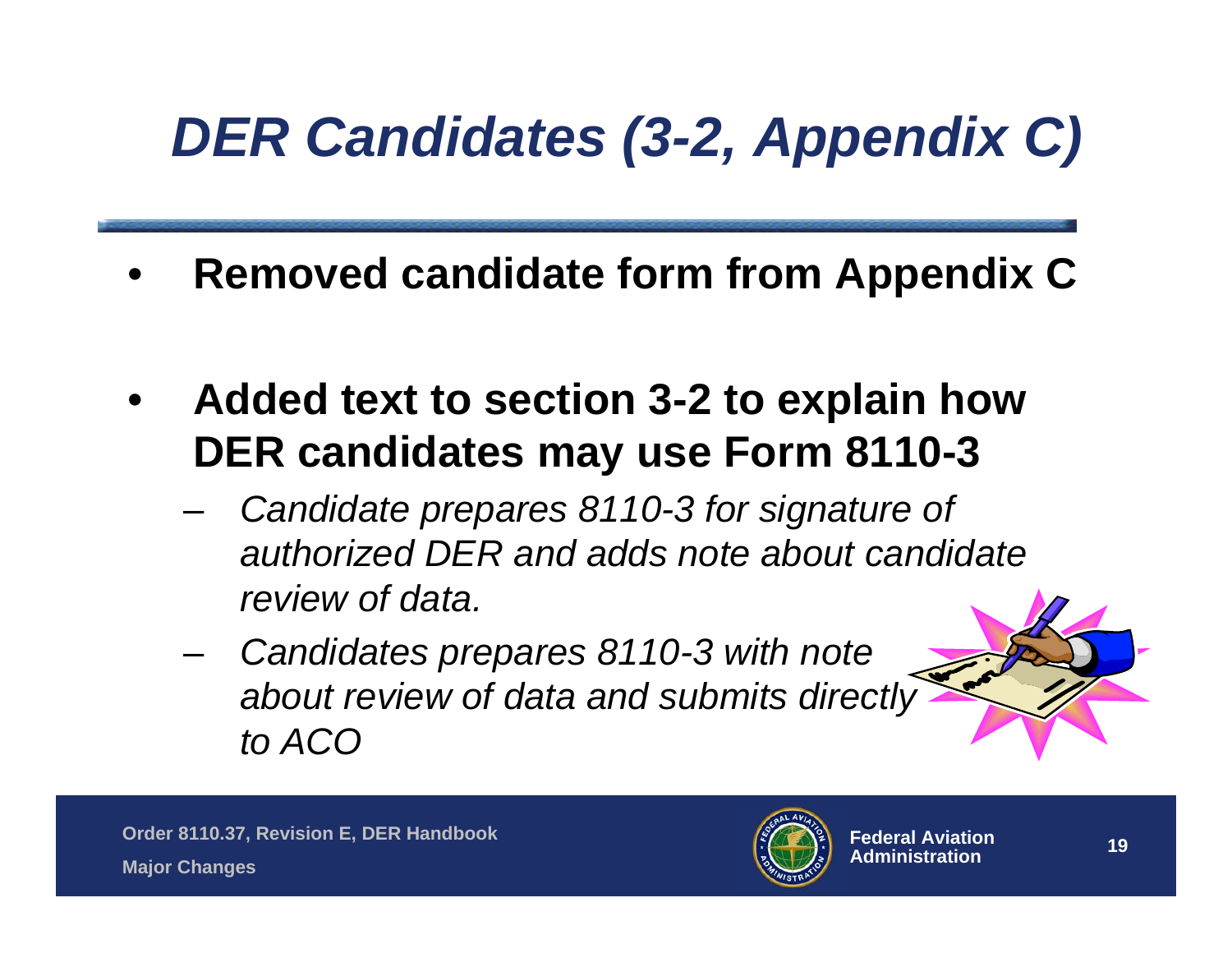# *Electronic Form 8110-3 (3-2)*

- • **Added a paragraph detailing the use of electronic versions of Form 8110-3 and electronic signatures**
	- –*Electronic Form 8110-3 available on web*
	- –*Must be the same as printed form*
	- – *Electronic signature may be used by agreement with managing ACO*



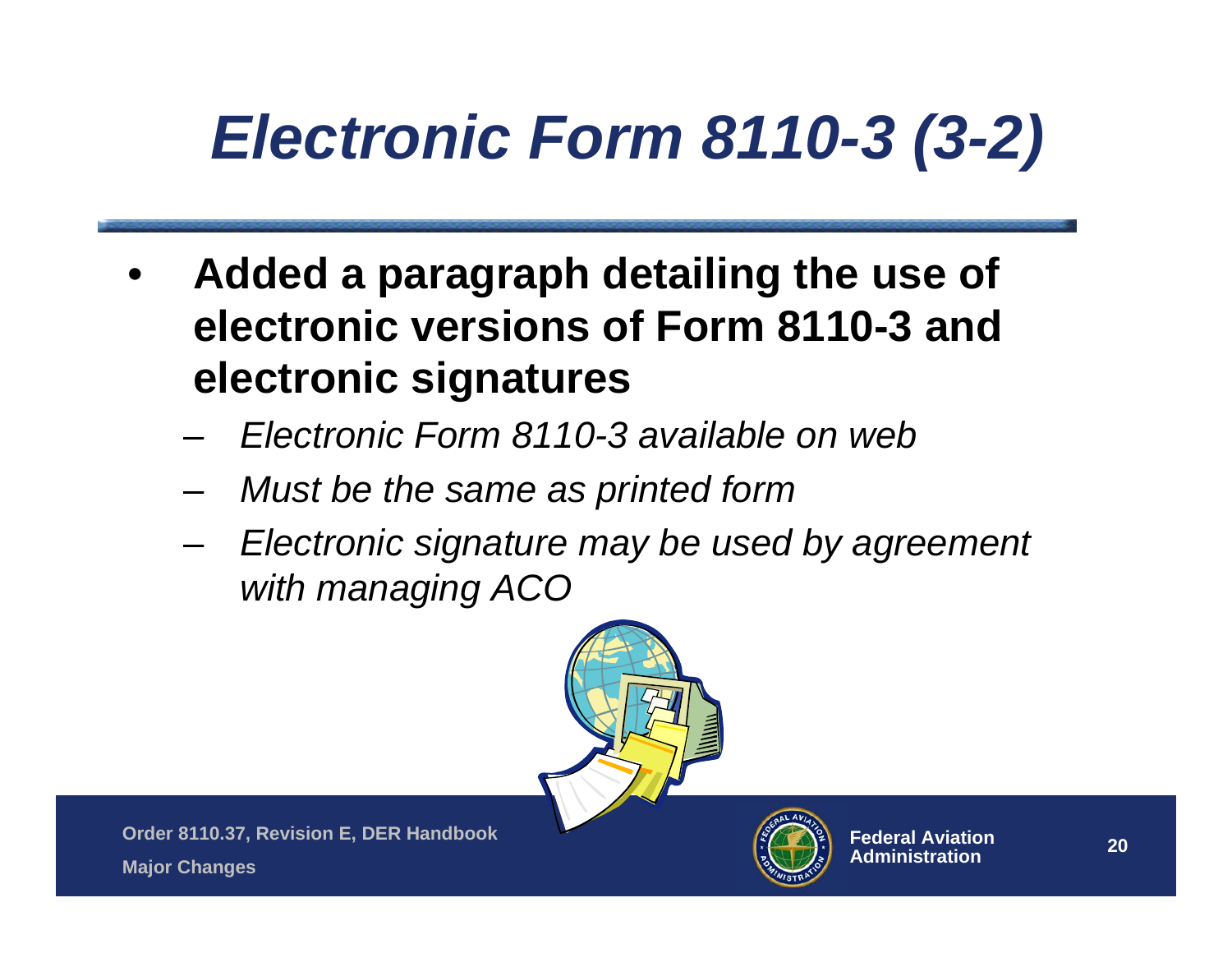## *DERs and Conformity (4-1)*

- • **Clarified DER's role in the request for conformity**
	- –*DERs may submit 8120-10, Request for Conformity*
	- –*8110-3 not used to "approve" 8120-10*
	- –*Reference Order 8110.44*
	- –*DERs should use NACIP for conformity requests*



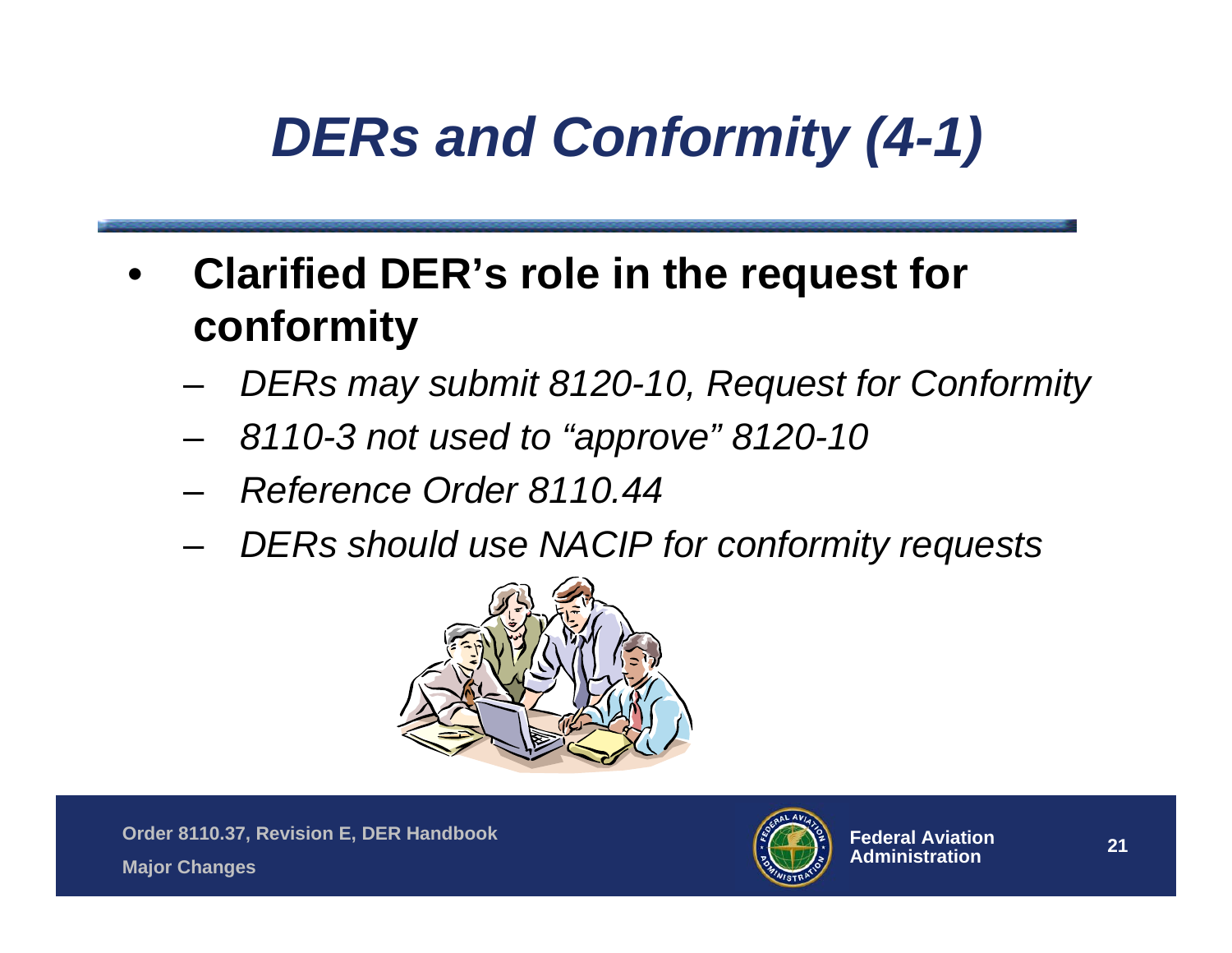## *DERs and Test Witnessing (4-4)*



- • **Clarified the authority of a DER for witnessing tests**
	- – *8110-3 is not appropriate for test witnessing – no finding of compliance*
	- *DER may record their participation on test results*
	- *DER may not further delegate test witnessing*

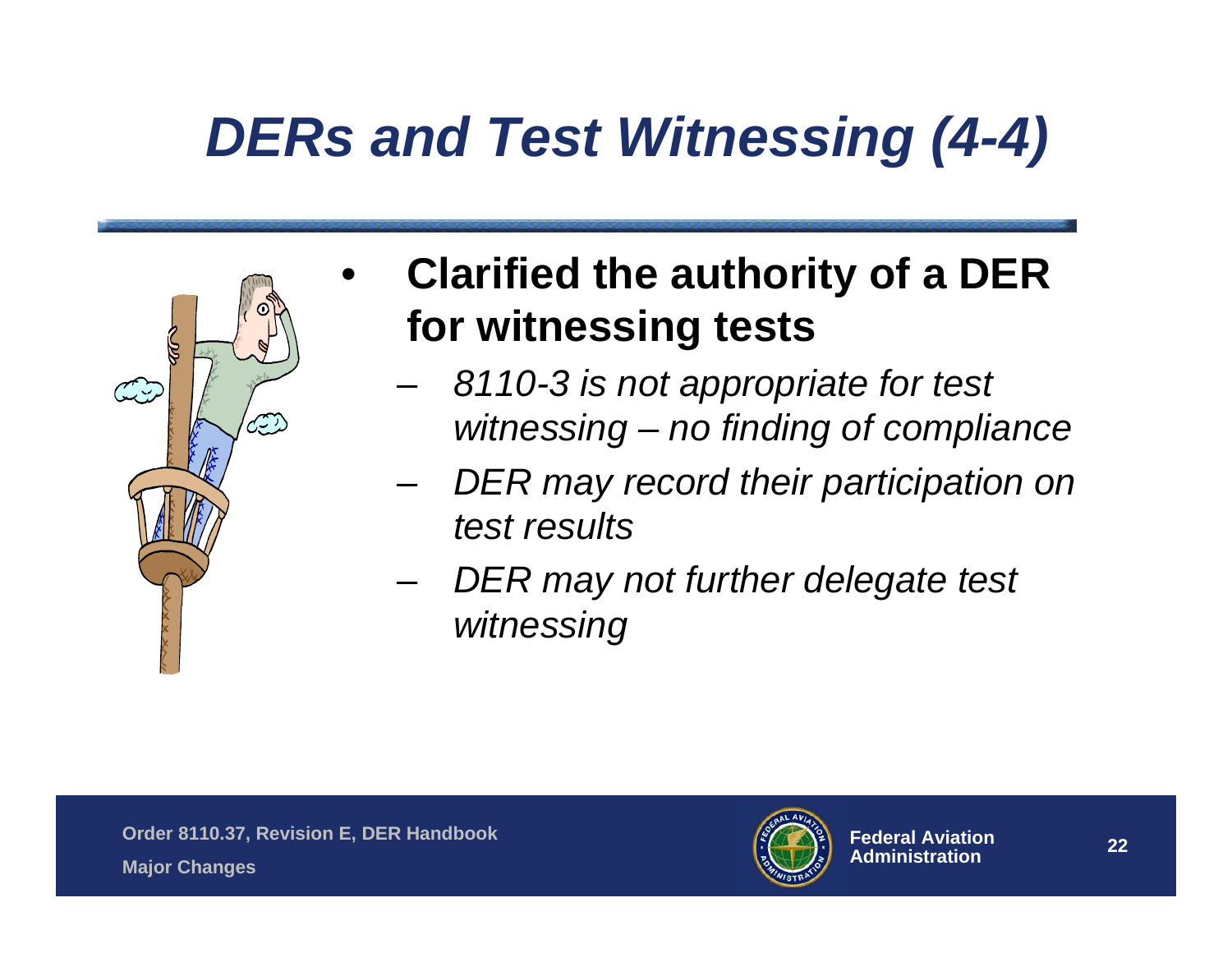# *PMA Identicality (4-11)*

- • **Clarified DER authority for findings of identicality:**
- • **Critical or life-limited parts -**
	- –*DER may only recommend approval*
- $\bullet$  **Additional requirement for engine life-limited parts -**



 *DER must contact ACO before recommending approval*

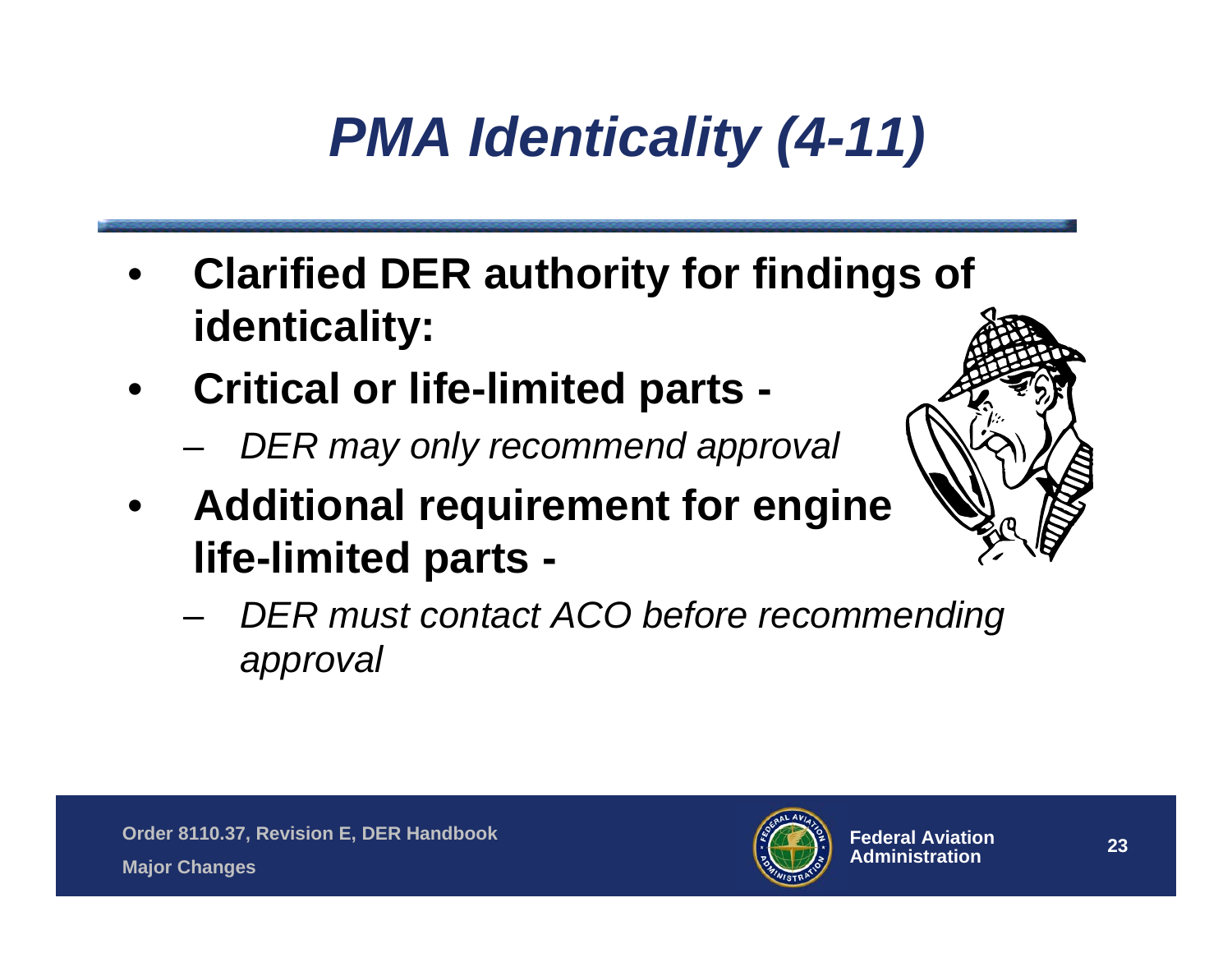#### *Repairs and Alterations (4-12)*

- • **Added description of multiple use repair and repair specification authority.**
	- – *Non-RS-DER DERs may approve data to support Repair Specification*
	- *"Future use" alterations approved via STC or ATC*
	- *"Future use" repairs approved via Repair Specification*
- **Clarified the DER's prohibition against findings of compliance to a TSO for repairs.** 
	- *Repairs to TSO articles must still be approved to the applicable airworthiness requirements.*

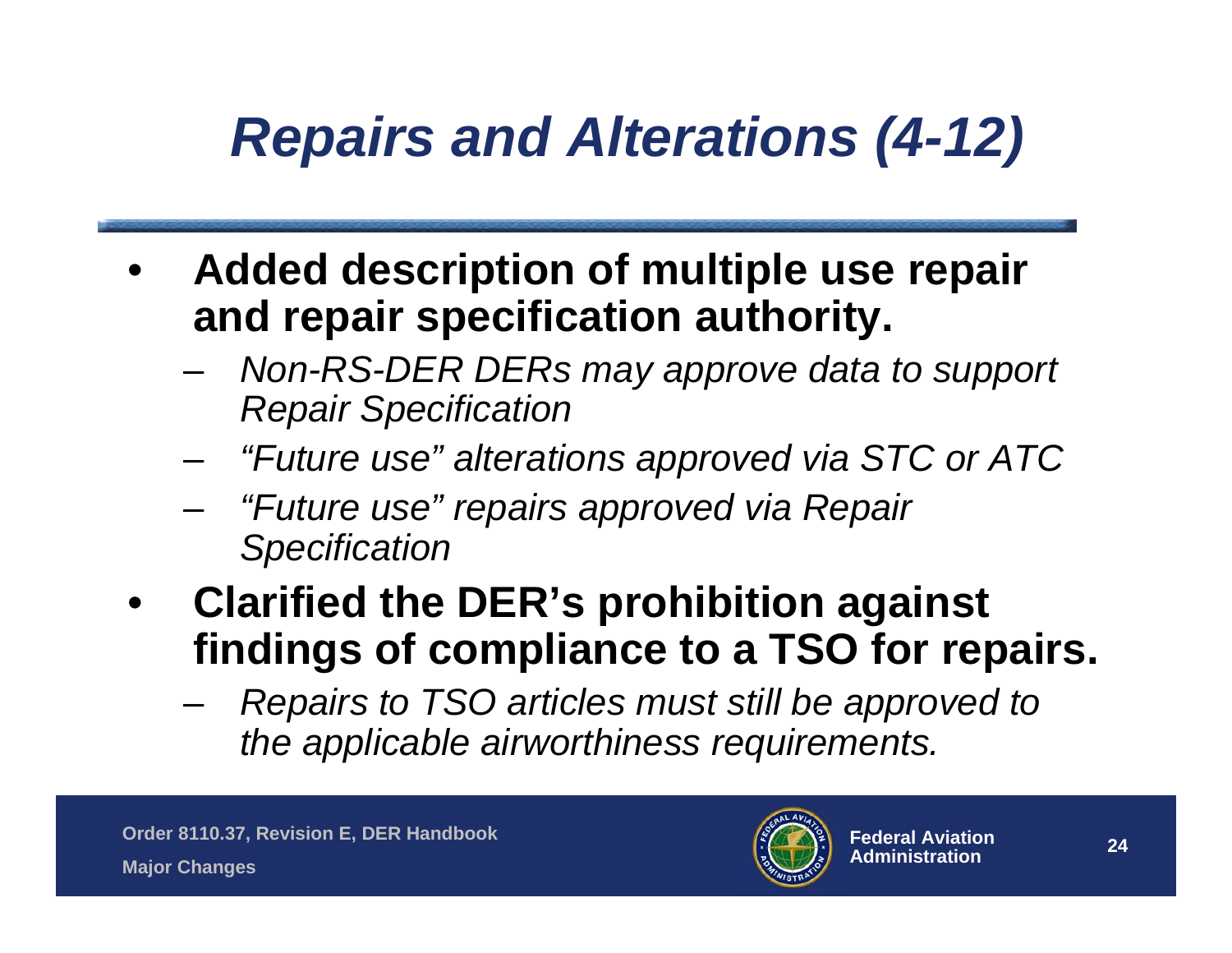#### *Repairs and Alterations (4-12)*

- • **Clarified the DER's role in Instructions for Continued Airworthiness (ICA) acceptance for major repairs and alterations**
	- – *Some DERs may approve ICA for Electrical Wiring Interconnect Systems (EWIS)*
	- *Otherwise, no DER may accept ICA.*
- $\bullet$  **Removed requirement to coordinate with Flight Standards for repairs and alterations**

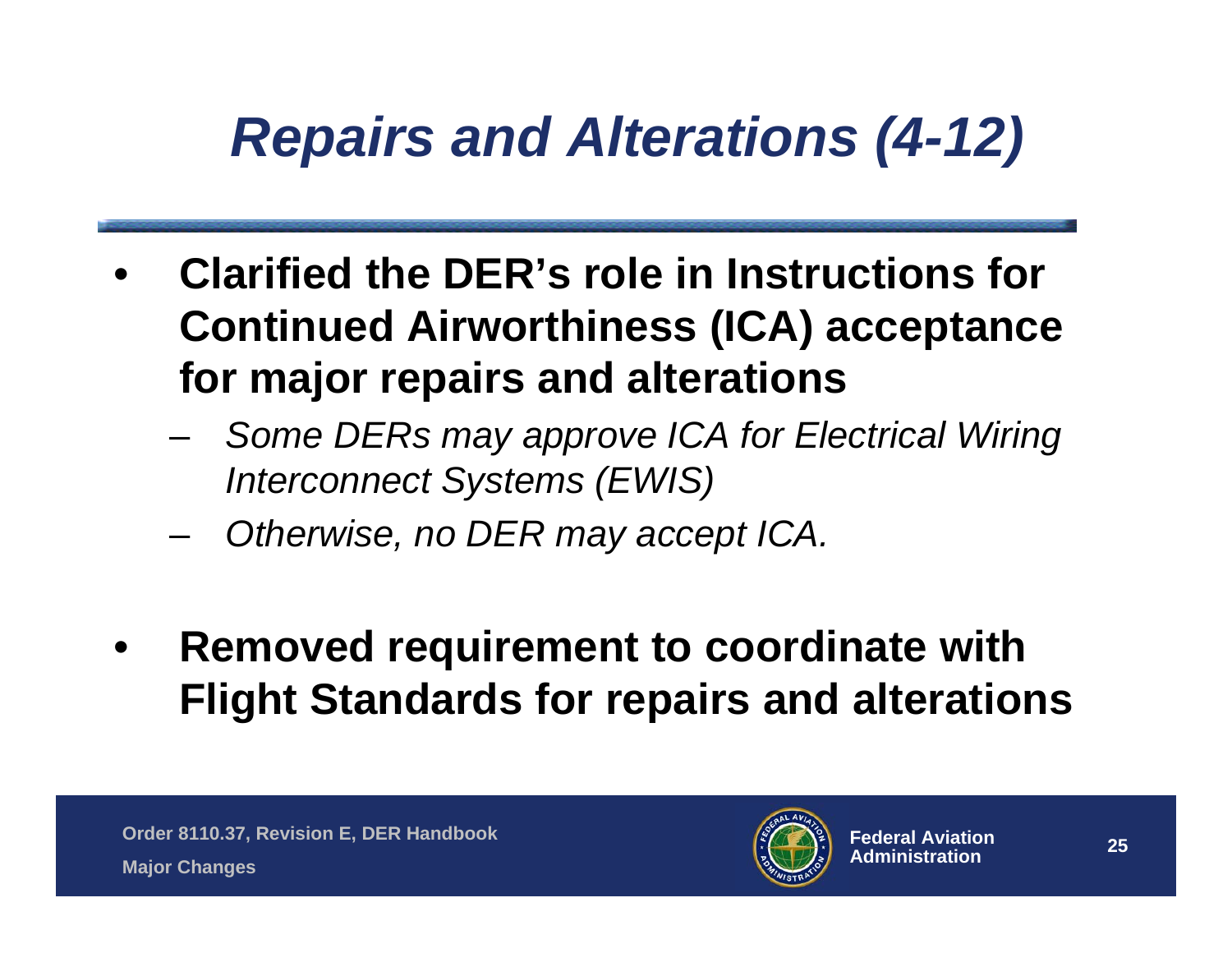#### *Human Factors (4-16)*

- • **Added new section 4-16 describing DER's responsibility when approving data with human factors implications.**
	- –*No human factors authority for DERs*
	- –*Should discuss issues with ACO*



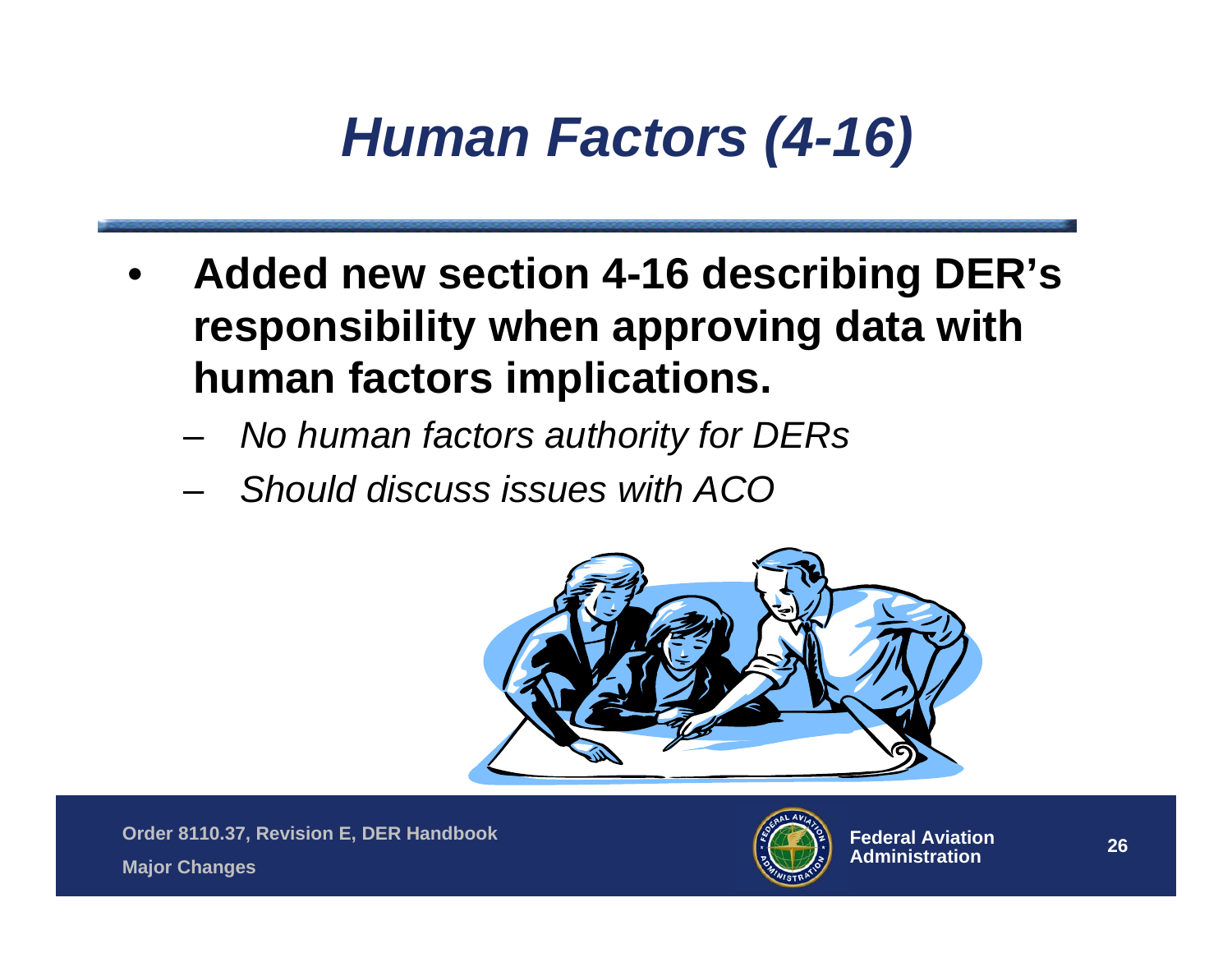#### *Data approval in support of 4 CFR 21.8(d ) (4-17)*

• **Added new section 4-17 for data approval in support of 14 CFR 21.8(d).**

> "*If an article is required to be approved under this chapter, it may be approved-- (a) Under a PMA; (b) Under a TSO; (c) In conjunction with type certification procedures for a product; or (d) In any other manner approved by the FAA."*

- *Special authority needed*
- *Approvals must be coordinated with FAA Headquarters*

•

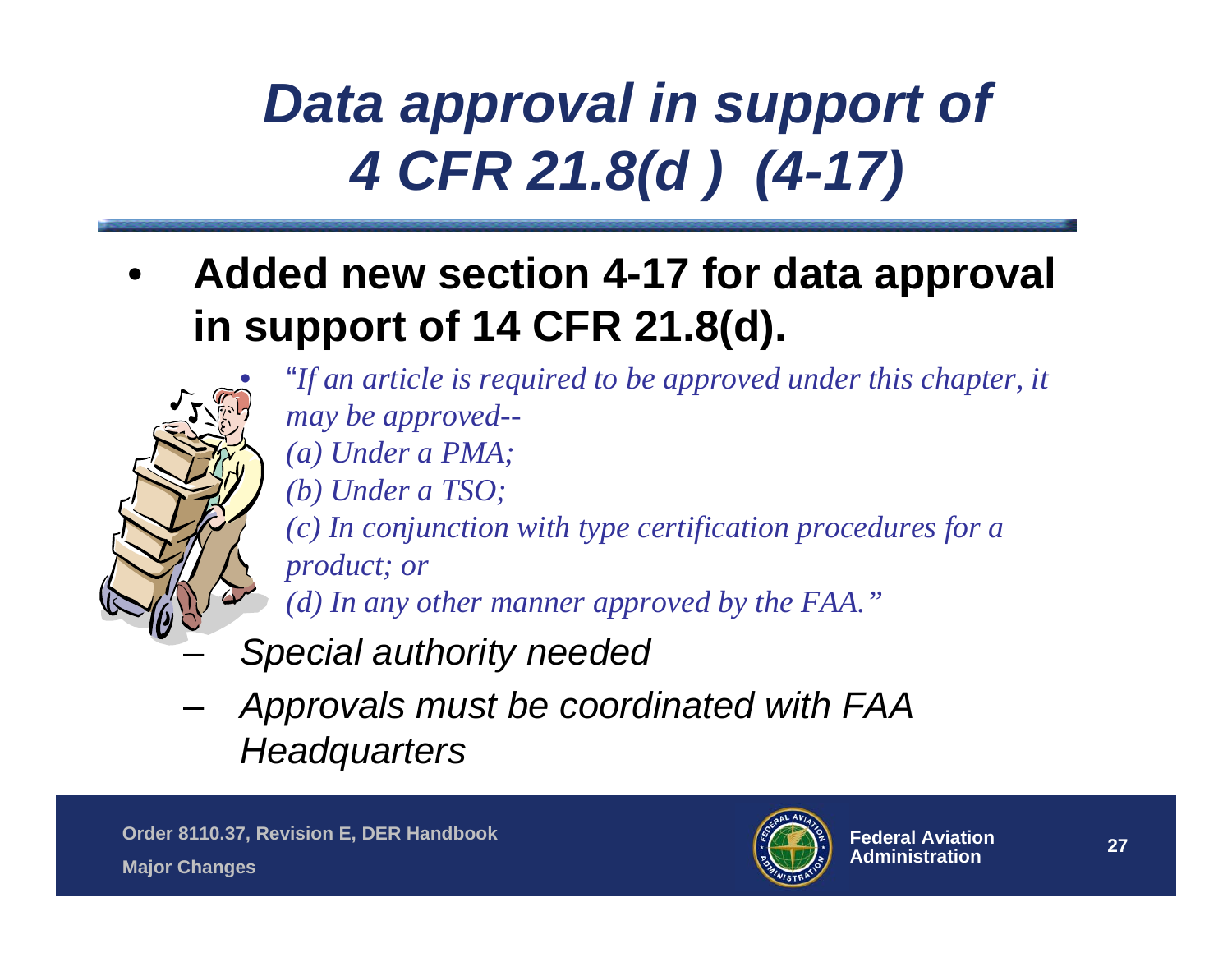## *Commercial Parts. (4-18)*

#### •**Added new section for Commercial Parts.**

- *FAA approved Commercial Parts List (CPL)*
- *DAH is TC/STC and some PMA holders*
- *DERs may not approve the original issuance or changes to the CPL*
- *DERs may approve data in support of a commercial part replacement alternative*
- –*AC 21-45, Commercial Parts.*



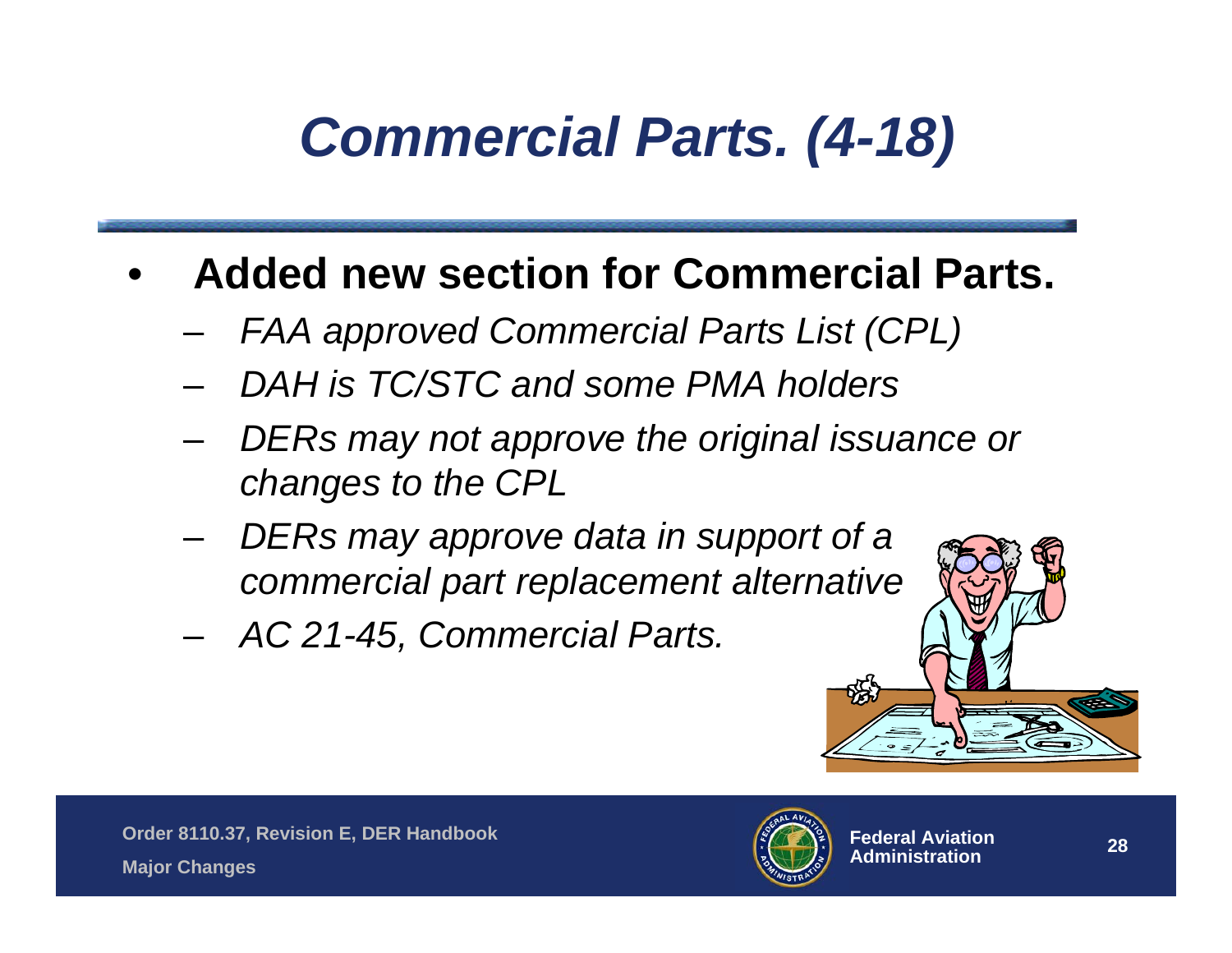# *Form 8110-3 Changes (Appendix C)*

- • **Revised form title from:** *"Statement of Compliance with the Federal Aviation Regulations"* **To:***"Statement of Compliance with Airworthiness Standards"*
- •**Added block numbers on form**
- •**Revised wording in certification section 62110-3** *"Part 183 of the Federal Aviation Regulations"* **To:** *"14 CFR Part 183"*



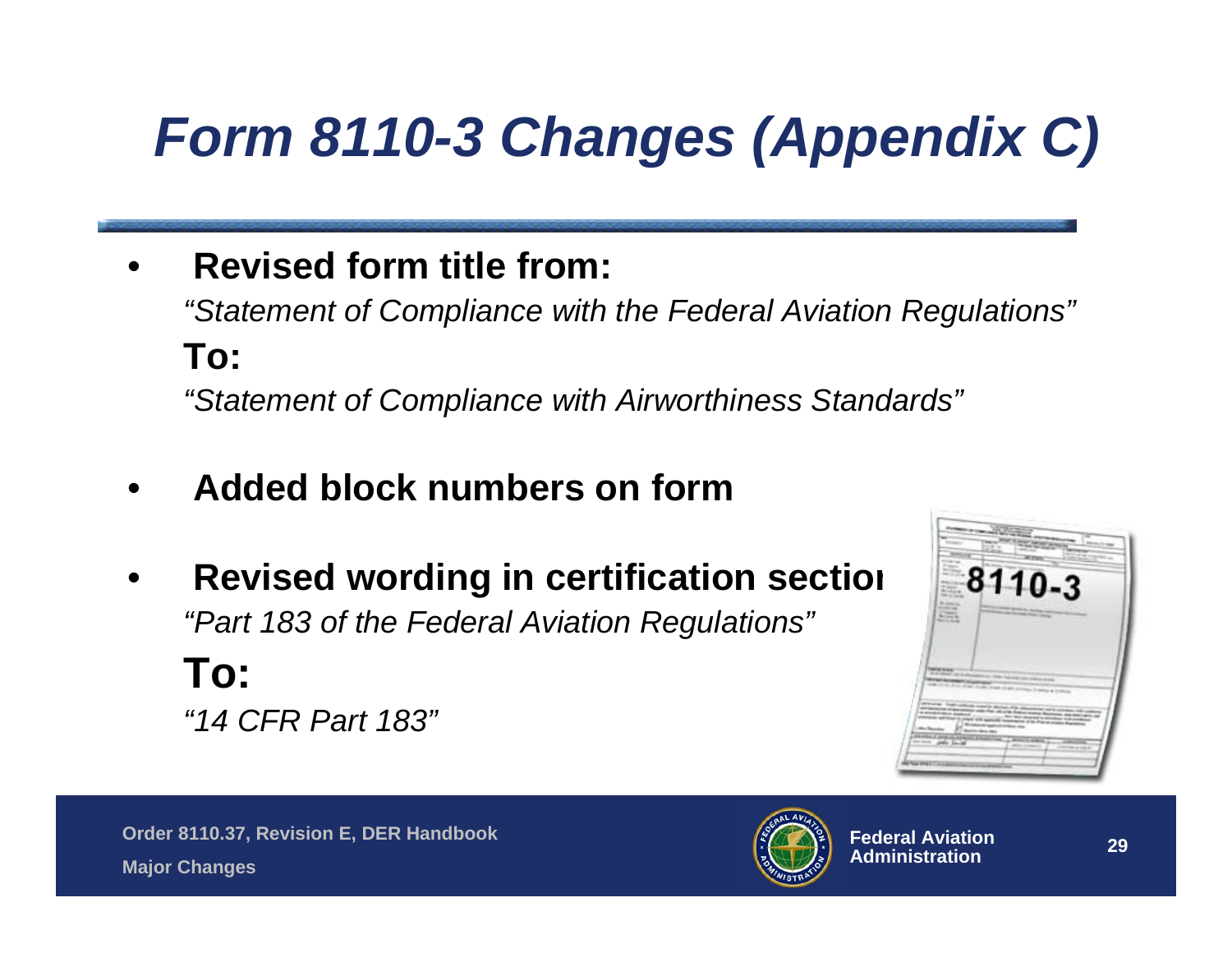#### *Multiple 8110-3 Signatures (Appendix C)*

• **Added a note and examples in appendix C for guidance on how to list approved data when more than one DER signs a form 8110-3.** 

| <b>LIST OF DATA</b>                  |                                                                                |
|--------------------------------------|--------------------------------------------------------------------------------|
| 6. IDENTIFICATION                    | 7. TITLE                                                                       |
| ABC Manual 1234<br>Rev B. 10/20/03   | Converter Regulatory Installation Manual (approved by DER[name])               |
| 1000047 Revision A<br>Dated 10/22/03 | Drawing - Converter Regulator Cooling Mod. (approved by DER[name])             |
| 1000048 Revision C<br>Dated 10/22/03 | Drawing - Scoop Assy. - Converter Regulator Cooling (approved by<br>DER[name]) |
|                                      | NOTE: This approval covers electrical details only                             |